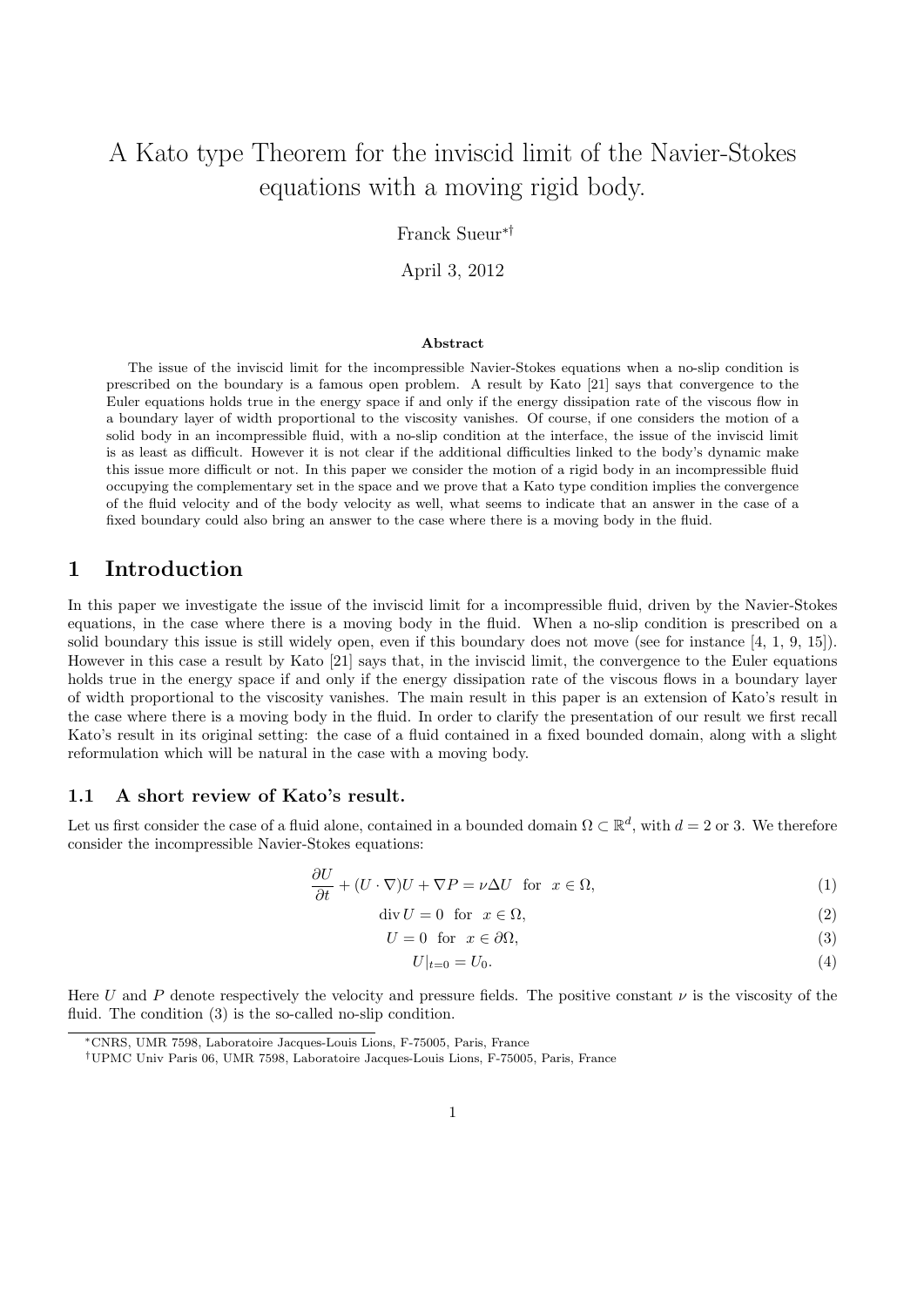We are going to deal with weak solutions of  $(1)-(4)$ . Let us recall the following result by Leray (cf. for instance [24]), where we denote

$$
\mathcal{H}_{\Omega} := \{ V \in L^2(\Omega) / \text{ div } V = 0 \text{ in } \Omega \text{ and } V \cdot n = 0 \text{ on } \partial\Omega \},
$$
  

$$
\mathcal{V}_{\Omega} := \{ V \in H_0^1(\Omega) / \text{ div } V = 0 \text{ in } \Omega \}.
$$

Let us warn here the reader that we use the following slight abuse of notations: if V denotes any scalar-valued function space and U is a function with its values in  $\mathbb{R}^d$ , we will say that  $U \in V$  if its components are in V.

**Theorem 1.** Let  $U_0 \in \mathcal{H}_{\Omega}$  and  $T > 0$ . Then there exists a solution  $U \in C_w([0,T]; \mathcal{H}_{\Omega}) \cap L^2([0,T]; \mathcal{V}_{\Omega})$  of the equations (1)-(4) in the sense that for all  $V \in H^1([0,T]; \mathcal{H}_\Omega) \cap L^2([0,T]; \mathcal{V}_\Omega)$ , for all  $t \in [0,T]$ ,

$$
\int_{\Omega} \left( U(t, \cdot) \cdot V(t, \cdot) - U_0 \cdot V|_{t=0} \right) dx = \int_0^t \int_{\Omega} \left[ U \cdot (\partial_t + U \cdot \nabla) V - 2\nu \nabla U : \nabla V \right] dx ds. \tag{5}
$$

Moreover this solution satisfies the following energy inequality: for any  $t \in [0, T]$ ,

$$
\frac{1}{2}||U(t,\cdot)||_{L^{2}(\Omega)}^{2} + \nu \int_{(0,t)\times\Omega} |\nabla U|^{2} dx ds \leq \frac{1}{2}||U_{0}||_{L^{2}(\Omega)}^{2}.
$$
\n(6)

Moreover when  $d = 2$  this solution is unique,  $U \in C([0, T]; \mathcal{H}_{\Omega})$  and there is equality in (6).

When the viscosity coefficient  $\nu$  is set equal to 0 in the previous equations, it is expected that the system (1)-(4) degenerates into the following incompressible Euler equations:

$$
\frac{\partial U^E}{\partial t} + (U^E \cdot \nabla) U^E + \nabla P^E = 0 \quad \text{for} \quad x \in \Omega,
$$
\n<sup>(7)</sup>

$$
\operatorname{div} U^E = 0 \quad \text{for} \quad x \in \Omega,\tag{8}
$$

$$
U^E \cdot n = 0 \quad \text{for} \quad x \in \partial \Omega,\tag{9}
$$

$$
U^E|_{t=0} = U_0^E. \tag{10}
$$

Kato's result deals with classical solutions of the Euler equations (7)-(10), whose (local in time) existence and uniqueness are classical since the works of Lichtenstein, G¨unter and Wolibner. Let us also recall that in two dimensions they are global in time, cf. [35] in the case of a simply connected domain and [20] for multiply connected domains. More precisely we have the following result, where we make use of the notation  $C^{1,\lambda}(\Omega)$  for the Hölder space, endowed with the norm:

$$
||V||_{C^{1,\lambda}(\Omega)} := ||V||_{L^{\infty}(\Omega)} + \sup_{x \neq y \in \Omega} \frac{|\nabla V(x) - \nabla V(y)|}{|x - y|^{\lambda}}.
$$

Here  $\lambda \in (0,1)$ .

**Theorem 2.** Let be given  $U_0^E \in \mathcal{H}_\Omega \cap C^{1,\lambda}(\Omega)$ . Then there exists  $T > 0$  and a unique solution  $U^E$  of (7)-(10) in  $C([0,T];\mathcal{H}_\Omega)\cap C_{w*}([0,T];C^{1,\lambda}(\Omega))$ . Moreover this solution satisfies the following energy equality: for any  $t\in[0,T]$ ,

$$
||U^{E}(t,\cdot)||_{L^{2}(\Omega)} = ||U_{0}^{E}||_{L^{2}(\Omega)}.
$$
\n(11)

Moreover in two dimensions, T can be chosen arbitrarily.

We are now in position to recall Kato's result.

**Theorem 3.** Let be given  $c > 0$  and  $T > 0$ . Assume that  $U_0^E \in H_\Omega \cap C^{1,\lambda}(\Omega)$  and that  $U_0 \to U_0^E$  in  $H_\Omega$  when  $\nu \to 0$ . Let us denote by U a solution of (1)-(4) given by Theorem 1 and by  $U^E$  the solution of (7)-(10) given by Theorem 2. Let us denote

$$
\Gamma_{c\nu}^{\Omega} := \{ x \in \Omega / \ dist(x, \partial \Omega) < c\nu \},
$$

which is well defined for  $\nu > 0$  small enough.

Then the following conditions are equivalent, when  $\nu \rightarrow 0$ .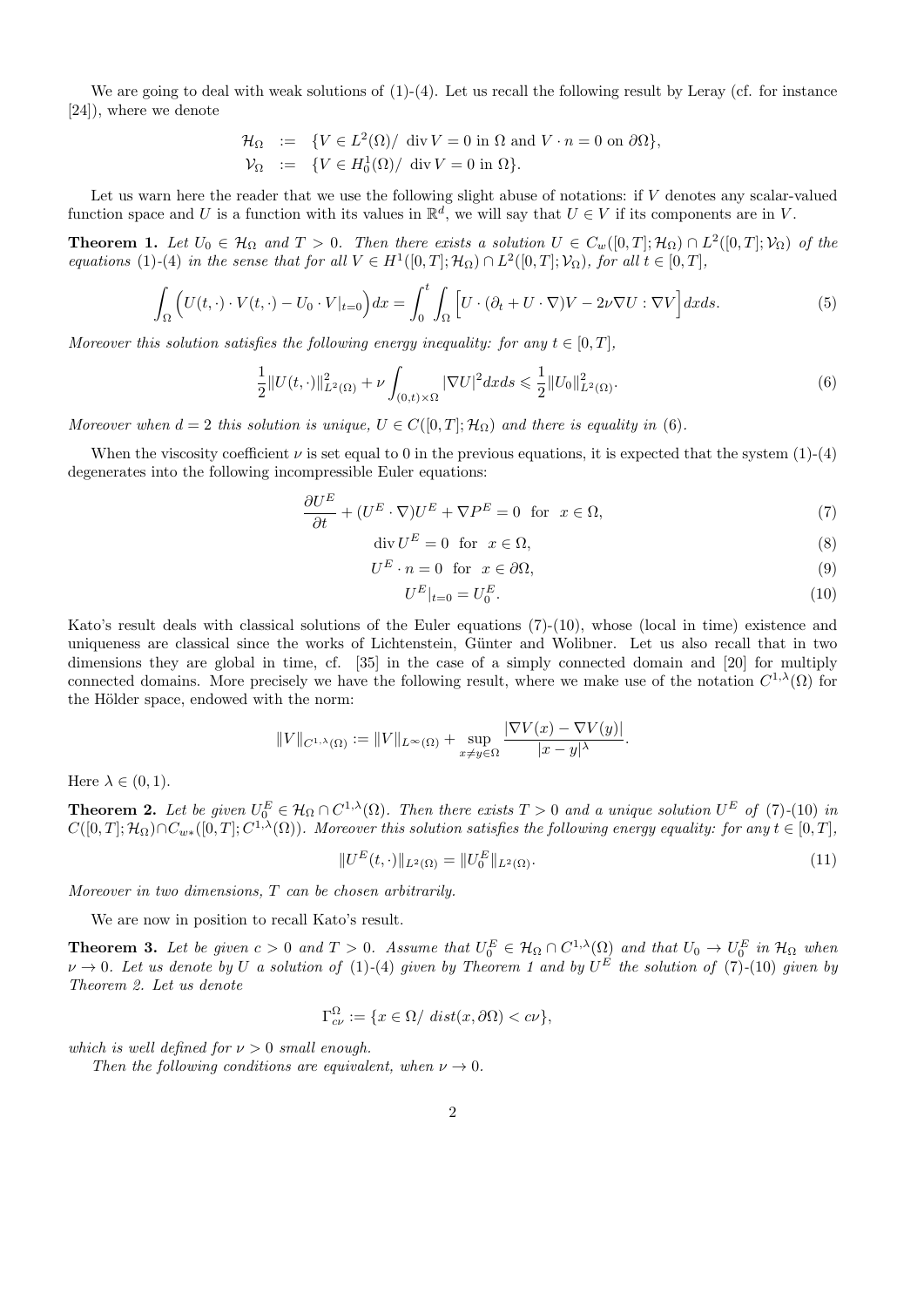- 1.  $\nu \int_{(0,T)\times\Gamma_{cv}^{\Omega}} |\nabla U|^2 dxdt \to 0,$
- 2.  $U \to U^E$  in  $C([0,T]; \mathcal{H}_\Omega)$ .

Comparing (6) and (11) we see that the quantity in the first condition in Theorem 3 can be interpreted as the energy dissipation rate of the viscous flows in a boundary layer of width proportional to the viscosity. This width is much smaller than the one given by Prandtl's theory, what seems to indicate that one has to go beyond Prandtl's description to understand the inviscid limit. Moreover some recent results [7, 16] show that Prandtl's equation is in general ill-posed.

Kato's result in [21] contains some extra considerations about source terms and weak convergence, but we will skip these considerations here for sake of simplicity. Furthermore there exists many variants of Kato's argument: see for instance [33, 32, 22, 25, 19]. In particular it is shown in [22] that another equivalent condition is<sup>1</sup>

$$
\nu \int_{(0,T)\times\Gamma_{c\nu}^{\Omega}} |\operatorname{curl} U|^2 dxdt \to 0,
$$

where curl U is the  $d \times d$  skew symmetric matrix given by

$$
\operatorname{curl} U := \left(\frac{1}{2}(\partial_j U_i - \partial_i U_j)\right)_{1 \leq i,j \leq d},
$$

and a slight modification of the proof in [22] also yields that another equivalent condition is

$$
\nu \int_{(0,T)\times\Gamma_{c\nu}^{\Omega}} |D(U)|^2 dx dt \to 0,
$$
\n(12)

where  $D(U)$  is the deformation tensor

$$
D(U) := \left(\frac{1}{2}(\partial_j U_i + \partial_i U_j)\right)_{1 \leqslant i,j \leqslant d}.\tag{13}
$$

Actually, the proof in [22] relies on the observations that

1. for any  $U, V$  in  $H^1(\Omega)$  such that div  $V = 0$  and such that  $(U \cdot \nabla V) \cdot n = 0$  on  $\partial \Omega$ ,

$$
\int_{\Omega} \nabla U : \nabla V = 2 \int_{\Omega} \operatorname{curl} U : \operatorname{curl} V,\tag{14}
$$

2. for any U in  $H^1(\Omega)$  and V in  $C^1(\Omega)$  such that div  $V = 0$  and such that  $(n \cdot V)U = 0$  on  $\partial\Omega$ ,

$$
\int_{\Omega} V \cdot (U \cdot \nabla U) = 2 \int_{\Omega} V \cdot \left( (\text{curl } U) U \right). \tag{15}
$$

These properties also hold true when we substitute  $D(U)$  to curl U, that is

1. for any  $U, V$  in  $H^1(\Omega)$  such that div  $V = 0$  and such that  $(U \cdot \nabla V) \cdot n = 0$  on  $\partial \Omega$ ,

$$
\int_{\Omega} \nabla U : \nabla V = 2 \int_{\Omega} D(U) : D(V),\tag{16}
$$

2. for any U in  $H^1(\Omega)$  and V in  $C^1(\Omega)$  such that div  $V = 0$  and such that  $(n \cdot V)U = 0$  on  $\partial\Omega$ ,

$$
\int_{\Omega} V \cdot (U \cdot \nabla U) = 2 \int_{\Omega} V \cdot \left( D(U)U \right). \tag{17}
$$

It is therefore sufficient to follow the proof in [22] with these subtitutions in order to add (12) to the list of the equivalent conditions in Theorem 3. We are going to use a condition similar to (12) in the case of a moving rigid body.

<sup>&</sup>lt;sup>1</sup>Here we use the following notations: when A and B are two  $d \times d$  matrices, we denote  $A : B = \sum_{1 \leq i,j \leq d} A_{ij} B_{ij}$  and  $|A|^2 := A : A$ .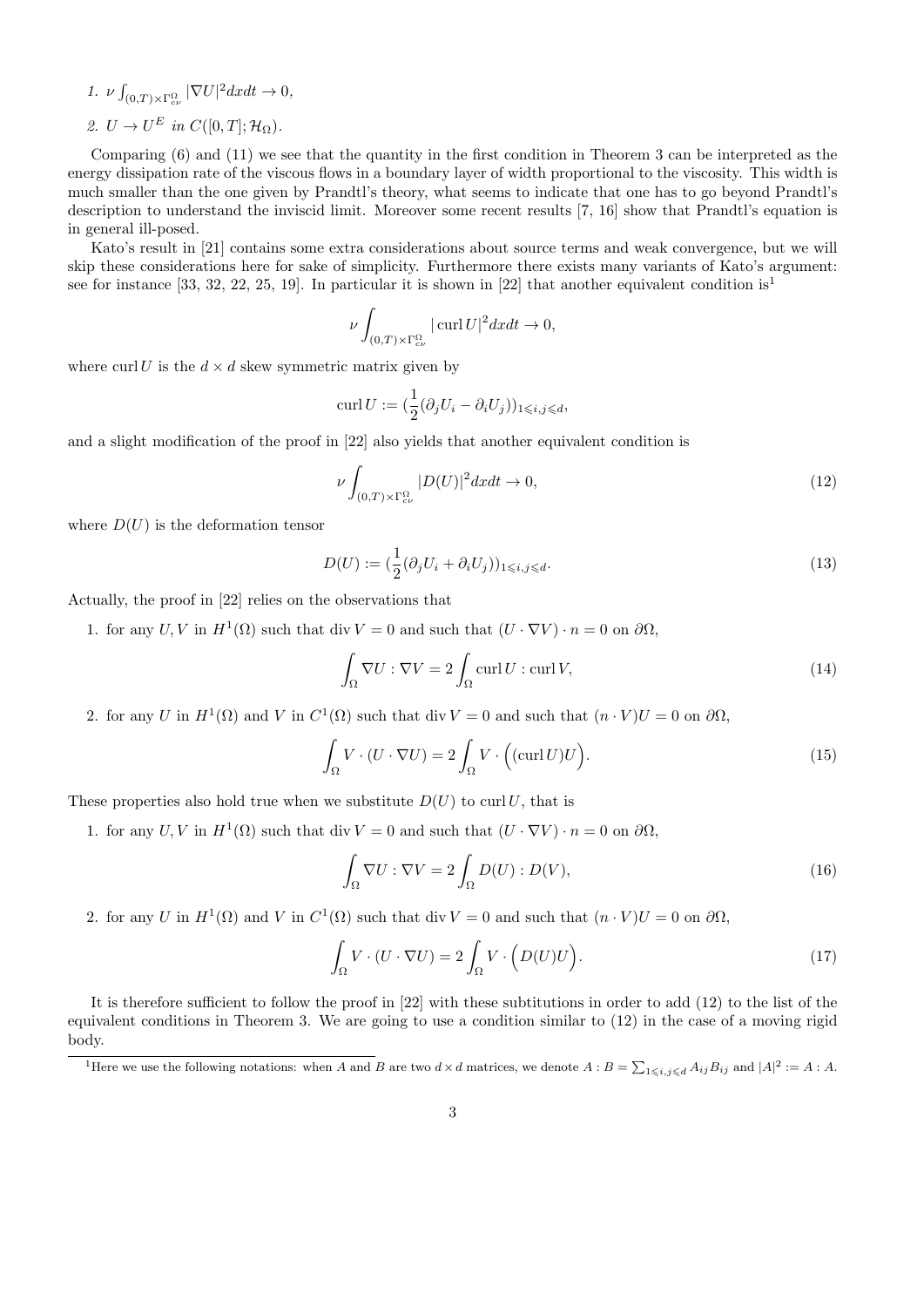#### 1.2 The case of a fluid with a moving rigid body.

We now consider the case where there is a moving rigid body in a fluid. Let us focus here on the three dimensional case. We assume that the body initially occupies a closed, bounded, connected and simply connected subset  $S_0 \subset \mathbb{R}^3$  with smooth boundary. It rigidly moves so that at time t it occupies an isometric domain denoted by  $S(t)$ . More precisely if we denote by  $h(t)$  the position of the center of mass of the body at time t, then there exists a rotation matrix  $Q(t) \in SO(3)$ , such that the position  $\eta(t, x) \in S(t)$  at the time t of the point fixed to the body with an initial position  $x$  is

$$
\eta(t, x) := h(t) + Q(t)(x - h(0)).\tag{18}
$$

Of course this yields that  $Q(0) = 0$ . Since  $Q^T Q'(t)$  is skew symmetric there exists (only one)  $r(t)$  in  $\mathbb{R}^3$  such that for any  $x \in \mathbb{R}^3$ ,

$$
Q^T Q'(t)x = r(t) \wedge x. \tag{19}
$$

Accordingly, the solid velocity is given by

$$
U_{\mathcal{S}}(t, x) := h'(t) + R(t) \wedge (x - h(t)) \text{ with } R(t) := Q(t)r(t).
$$

Given a positive function  $\rho_{S_0}$ , say in  $L^{\infty}(\mathcal{S}_0;\mathbb{R})$ , describing the density in the solid, the solid mass  $m > 0$ , the center of mass  $h(t)$  and the inertia matrix  $\mathcal{J}(t)$  can be computed by it first moments. Let us recall that  $\mathcal{J}(t)$  is symmetric positive definite and that  $\mathcal J$  satisfies Sylvester's law:

$$
\mathcal{J}(t) = Q(t)\mathcal{J}_0 Q^T(t),\tag{20}
$$

where  $\mathcal{J}_0$  is the initial value of  $\mathcal{J}$ .

In the rest of the plane, that is in the open set  $\mathcal{F}(t) := \mathbb{R}^3 \setminus \mathcal{S}(t)$ , evolves a planar ideal fluid driven by the incompressible Navier-Stokes equations. We denote correspondingly  $\mathcal{F}_0 := \mathbb{R}^3 \setminus \mathcal{S}_0$  the initial fluid domain.

The complete system driving the dynamics reads

 $\sim$ 

$$
\frac{\partial U}{\partial t} + (U \cdot \nabla)U + \nabla P = \nu \Delta U + g \text{ for } x \in \mathcal{F}(t),\tag{21}
$$

$$
\operatorname{div} U = 0 \quad \text{for} \quad x \in \mathcal{F}(t),\tag{22}
$$

$$
U = U_{\mathcal{S}} \quad \text{for} \quad x \in \partial \mathcal{S}(t), \tag{23}
$$

$$
mh''(t) = mg - \int_{\partial S(t)} \Sigma n \, ds,\tag{24}
$$

$$
(\mathcal{J}R)'(t) = -\int_{\partial \mathcal{S}(t)} (x - h) \wedge \Sigma n \, ds,\tag{25}
$$

$$
U|_{t=0} = U_0,\t\t(26)
$$

$$
h(0) = 0, \ h'(0) = \ell_0, \ R(0) = r_0. \tag{27}
$$

Here U and P denote the fluid velocity and pressure, which are defined on  $\mathcal{F}(t)$  for each t. The fluid is supposed to be homogeneous of density 1, to simplify the notations and without any loss of generality. The Cauchy stress tensor is defined by

$$
\Sigma := -PId + 2\nu D(U),
$$

where  $D(U)$  is the deformation tensor defined in (13).

Above  $n$  denotes the unit outward normal on the boundary of the fluid domain, ds denotes the integration element on this boundary and  $g$  is the gravity force which is assumed to be a constant vector, we actually include it in our study as a physical example of source term.

Let us observe that the choice  $h(0) = 0$  avoids to write an extra moment, the one due to the gravity force, in (25). Still this choice is only a matter of convention and does not decrease the generality.

The existence of a weak solution to the system (21)-(27) was given in [29]. Let us also refer here to the following subsequent works [5, 6, 2, 3, 30] and the references therein.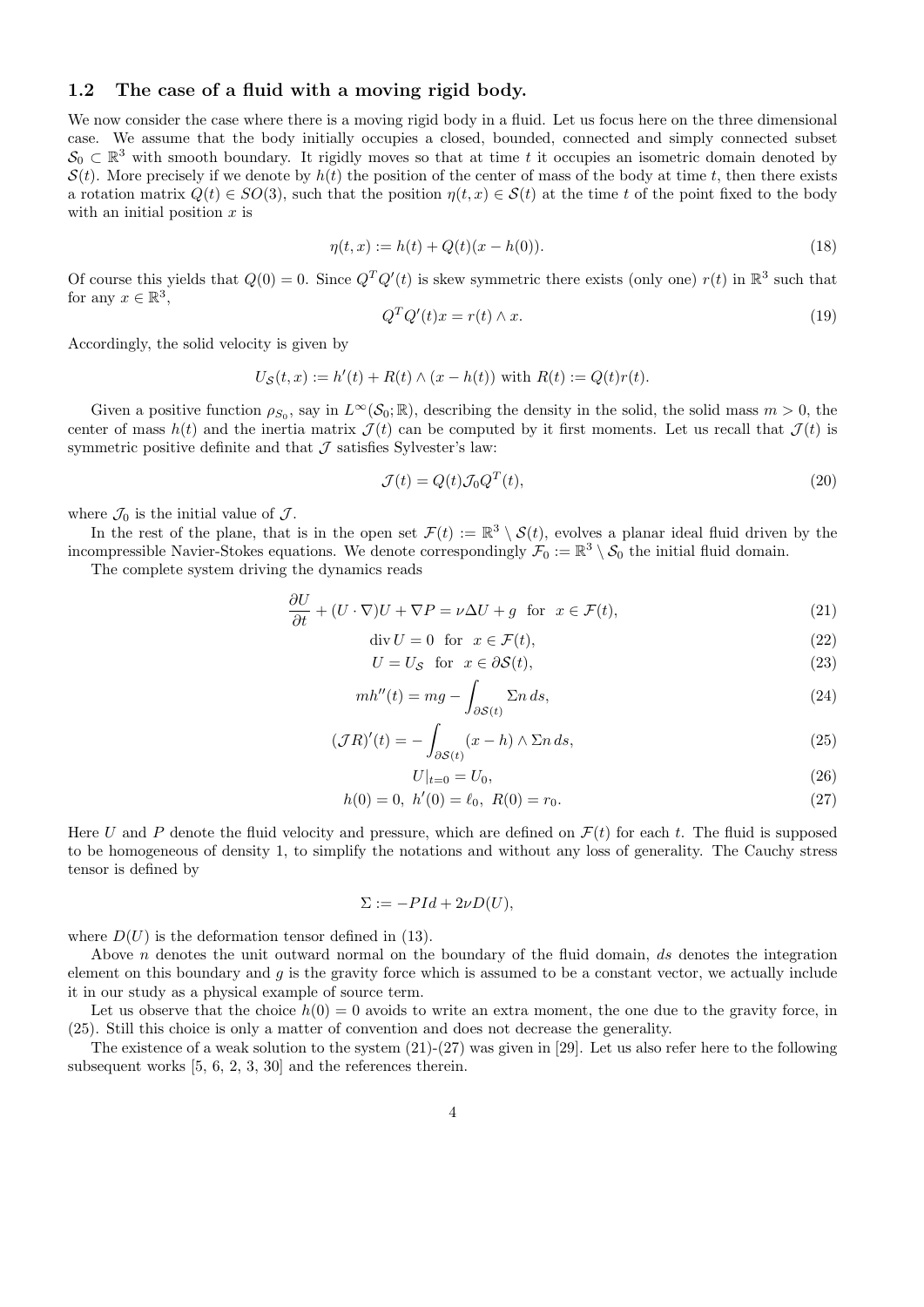When the viscosity coefficient  $\nu$  is set equal to 0 in the previous equations, formally, the system (21)-(27) degenerates into the following equations:

$$
\frac{\partial U^E}{\partial t} + (U^E \cdot \nabla) U^E + \nabla P^E = g \text{ for } x \in \mathcal{F}^E(t),\tag{28}
$$

$$
\operatorname{div} U^E = 0 \quad \text{for} \quad x \in \mathcal{F}^E(t),\tag{29}
$$

$$
U^{E} \cdot n = U_{\mathcal{S}}^{E} \cdot n \quad \text{for} \quad x \in \partial \mathcal{S}^{E}(t), \tag{30}
$$

$$
m(h^E)'' = mg + \int_{\partial \mathcal{S}^E(t)} P^E n \, ds,\tag{31}
$$

$$
(\mathcal{J}^E R^E)' = \int_{\partial \mathcal{S}^E(t)} P^E(x - h^E) \wedge n \, ds,\tag{32}
$$

$$
U^E|_{t=0} = U_0^E,\tag{33}
$$

$$
h^{E}(0) = 0, \ (h^{E})'(0) = \ell_0^{E}, \ R^{E}(0) = r_0^{E}, \tag{34}
$$

where

$$
U_{\mathcal{S}}^{E}(t,x) := (h^{E})'(t) + R^{E}(t) \wedge (x - h^{E}(t)),
$$

and

$$
\mathcal{S}^E(t) := \eta^E(t, \cdot)(\mathcal{S}_0), \text{ with } \eta^E(t, x) := h^E(t) + Q^E(t)x,
$$

where the matrix  $Q^E$  solves the differential equation  $(Q^E)' = R^E \wedge Q^E$  with  $Q^E(0) = 0$ . Finally  $\mathcal{J}^E$  is given by  $\mathcal{J}^E=Q^E\mathcal{J}_0(Q^E)^T.$ 

Observe that we prescribe  $h^{E}(0) = 0$  so that the initial position  $\mathcal{S}^{E}(0)$  occupied by the solid also starts from  $S_0$  at  $t = 0$ . The mass m and the initial inertia matrix  $\mathcal{J}_0$  are also the same than in the previous case of the Navier-Stokes equations.

The existence and uniqueness of classical solutions for short times to the equations (28)-(34) is now well understood thanks to the recent works [26, 27, 28, 18, 14, 13].

The aim of this paper is to show the following conditional result about the inviscid limit: if

$$
\nu \int_{(0,T)} \int_{\Gamma_{c\nu}(t)} |D(U)|^2 dx dt \to 0,
$$
\n(35)

when  $\nu \to 0$ , where, for some  $c > 0$ ,

$$
\Gamma_{c\nu}(t) := \{ x \in \mathcal{F}(t) / \ dist(x, \mathcal{S}(t)) < c\nu \},
$$

then the solution of  $(21)-(27)$  converges to the solution of  $(28)-(34)$ .

A precise statement is given below. In particular we will see that the condition (35) is also necessary.

## 2 Change of variables

In order to write the equations of the fluid in a fixed domain, we are going to use some changes of variables.

#### 2.1 Case of the Navier-Stokes equations

In the case of the Navier-Stokes equations we use the following change of variables:

$$
\ell(t) := Q(t)^T h'(t), \, u(t, x) := Q(t)^T U(t, Q(t)x + h(t)), \, p(t, x) := P(t, Q(t)x + h(t)),
$$

and we introduce

$$
\sigma := -pId + 2\nu D(u), \text{ where } D(u) := (\frac{1}{2}(\partial_j u_i + \partial_i u_j))_{i,j}.
$$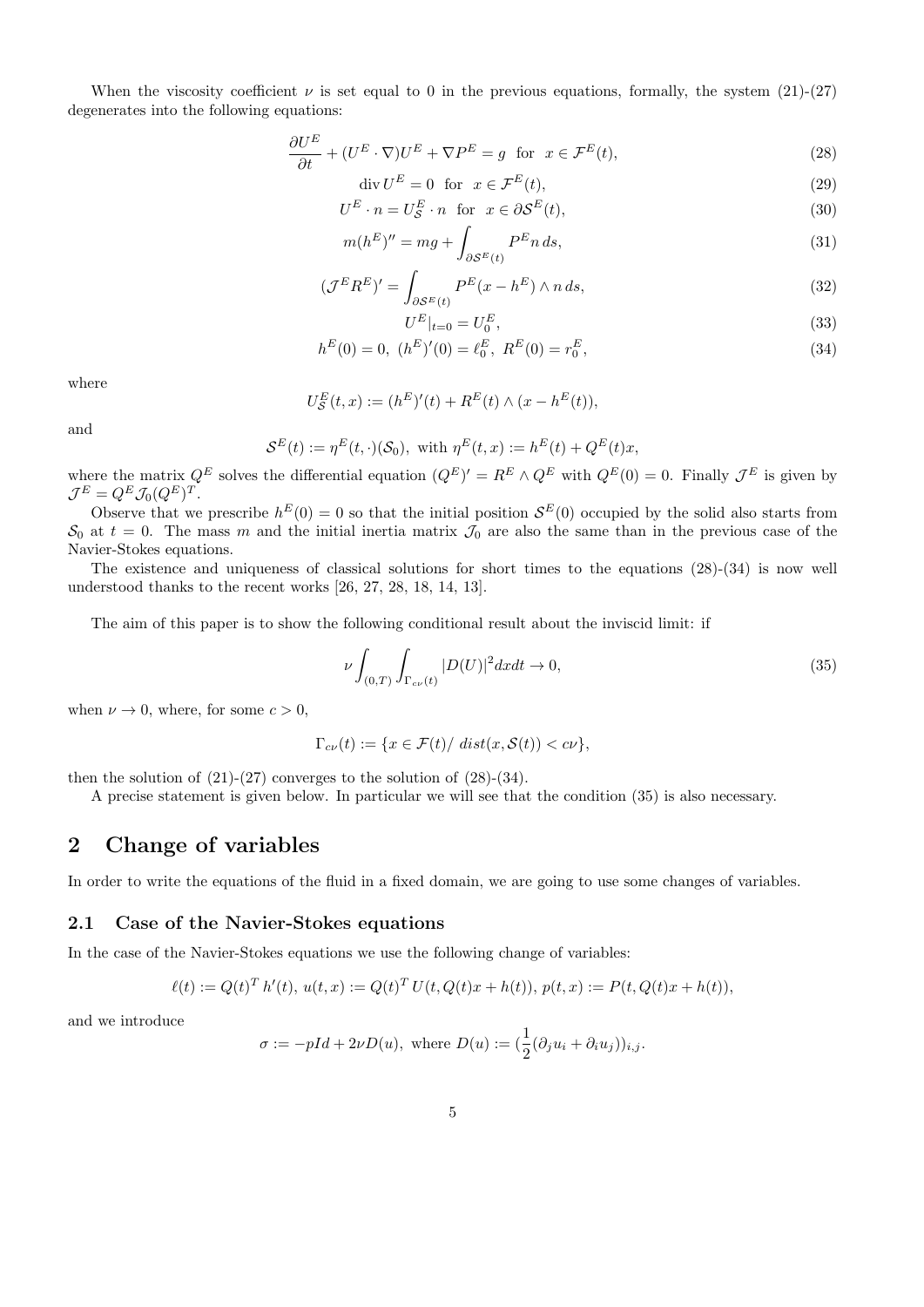Therefore the system  $(21)-(27)$  now reads

$$
\frac{\partial u}{\partial t} + (u - u_S) \cdot \nabla u + r \wedge u + \nabla p = Q(t)^T g + \nu \Delta u \text{ for } x \in \mathcal{F}_0,
$$
\n(36)

$$
\operatorname{div} u = 0 \quad \text{for} \quad x \in \mathcal{F}_0,\tag{37}
$$

$$
u = u_{\mathcal{S}} \quad \text{for} \quad x \in \partial \mathcal{S}_0,\tag{38}
$$

$$
m\ell' = mQ^T g - \int_{\partial S_0} \sigma n \, ds + m\ell \wedge r,\tag{39}
$$

$$
\mathcal{J}_0 r' = -\int_{\partial \mathcal{S}_0} x \wedge \sigma n \, ds + (\mathcal{J}_0 r) \wedge r,\tag{40}
$$

$$
u|_{t=0} = u_0,
$$
  
(41)  

$$
h(0) = 0, h'(0) = \ell_0, r(0) = r_0.
$$

with

$$
u_{\mathcal{S}}(t,x) := \ell(t) + r(t) \wedge x. \tag{43}
$$

In order to write the weak formulation of the system  $(36)-(42)$  we introduce

$$
\mathcal{H} := \{ \phi \in L^2(\mathbb{R}^3) / \text{ div } \phi = 0 \text{ in } \mathbb{R}^3 \text{ and } D(\phi) = 0 \text{ in } \mathcal{S}_0 \}.
$$

According to Lemma 1.1 in [31], p18, for all  $\phi \in \mathcal{H}$ , there exists  $\ell_{\phi} \in \mathbb{R}^{3}$  and  $r_{\phi} \in \mathbb{R}^{3}$  such that for any  $x \in \mathcal{S}_{0}$ ,  $\phi(x) = \ell_{\phi} + r_{\phi} \wedge x$ . Therefore we extend the initial data  $u_0$  (respectively  $u_0^E$ ) by setting  $u_0 := \ell_0 + r_0 \wedge x$  (resp.  $u_0^E := \ell_0^E + r_0^E \wedge x$  for  $x \in \mathcal{S}_0$ .

We endow the space  $L^2(\mathbb{R}^3)$  with the following inner product:

$$
(\phi, \psi)_{\mathcal{H}} := \int_{\mathcal{F}_0} \phi \cdot \psi dx + \int_{\mathcal{S}_0} \rho_{\mathcal{S}_0} \phi \cdot \psi dx.
$$

When  $\phi, \psi$  are in H then,

$$
(\phi, \psi)_{\mathcal{H}} = \int_{\mathcal{F}_0} \phi \cdot \psi dx + m l_{\phi} \cdot l_{\psi} + \mathcal{J}_0 r_{\phi} \cdot r_{\psi},
$$

by definition of m and  $\mathcal{J}_0$ .

**Proposition 1.** A smooth solution of (36)-(42) satisfies the following: for any  $v \in C^{\infty}([0,T]; \mathcal{H} \cap C_c^{\infty}(\mathbb{R}^3))$ , for all  $t \in [0, T]$ ,

$$
(u,v)_{\mathcal{H}}(t) - (u_0,v|_{t=0})_{\mathcal{H}} = \int_0^t \left[ (u,\partial_t v)_{\mathcal{H}} + b(u,u,v) - 2\nu \int_{\mathcal{F}_0} D(u) : D(v)dx + f_s[u,v] \right] ds,
$$
 (44)

with

$$
f_t[u, v] := m_a Q(t)^T g \cdot \ell_v - Vol(S_0) Q(t)^T g \cdot (r_v \wedge x_0),
$$

where

$$
m_a := m - Vol(S_0)
$$
 and  $x_0 := (Vol(S_0))^{-1} \int_{S_0} x dx$ 

are respectively the apparent mass and the centroïd of the solid, and

$$
b(u, v, w) := m \det(r_u, \ell_v, \ell_w) + \det(\mathcal{J}_0 r_u, r_v, r_w) + \int_{\mathcal{F}_0} \Big( \big[ (u - u_{\mathcal{S}}) \cdot \nabla w \big] \cdot v - \det(r_u, v, w) \Big) dx
$$

Let us stress that  $f_t[u, v]$  is linear with respect to v, and depends on u via the rotation matrix  $Q(t)$  which is obtained by solving the matrix differential equation

$$
Q' = Q(r_u \wedge \cdot) \text{ with } Q(0) = Id. \tag{45}
$$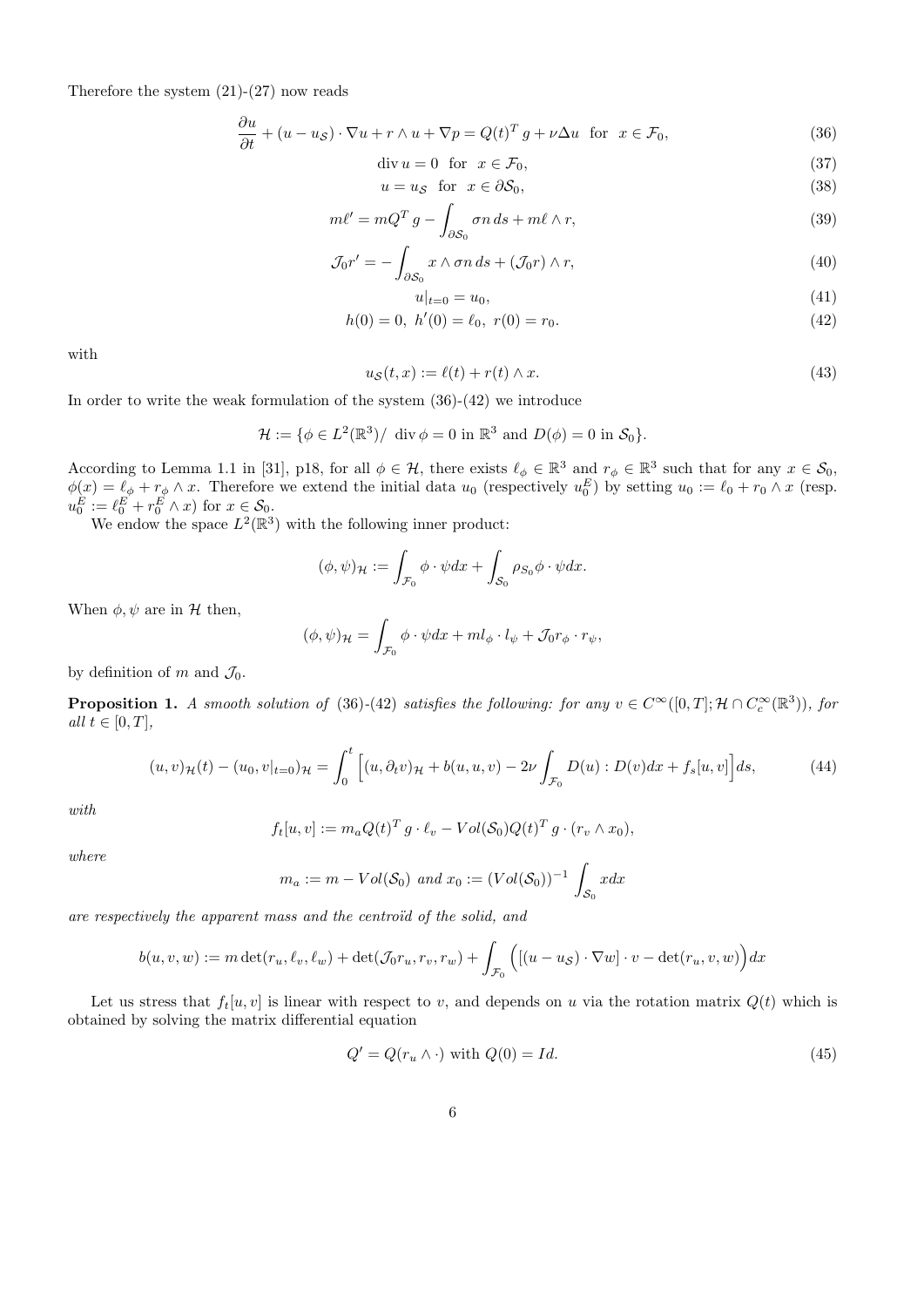We easily obtain that there exists a constant  $C > 0$  such that, for any  $t \in [0, T]$ , for any  $u, v \in C([0, T]; \mathcal{H})$ ,

$$
|f_t[u, v] - f_t[\tilde{u}, v]| \leq C ||v||_{\mathcal{H}}(t) \sup_{0 \leq s \leq T} ||u - \tilde{u}||_{\mathcal{H}}(s).
$$
 (46)

We postpone the proof of Proposition 1 to the Appendix. For the sequel we will need to enlarge the space of the test functions. Therefore we introduce the space

$$
\mathcal{V} := \{ \phi \in \mathcal{H} / \| \nabla \phi \|^2_{L^2(\mathbb{R}^3, (1+|y|^2)^{\frac{1}{2}}dy)} := \int_{\mathbb{R}^3} |\nabla \phi(y)|^2 (1+|y|^2) dy < +\infty \} \text{ and } \underline{\mathcal{V}} := \mathcal{H} \cap H^1(\mathbb{R}^3),
$$

respectively endowed with the norms

 $\|\phi\|_{\mathcal{V}} := \|\phi\|_{\mathcal{H}} + \|\nabla\phi\|_{L^2(\mathbb{R}^3, (1+|y|^2)^{\frac{1}{2}}dy)}$  and  $\|\phi\|_{\underline{\mathcal{V}}} := \|\phi\|_{\mathcal{H}} + \|\phi\|_{H^1(\mathbb{R}^3)}$ .

It is worth to notice from now on that b is well-defined, trilinear and continuous on  $\mathcal{V} \times \mathcal{V} \times \mathcal{V}$ : there exists a constant  $C > 0$  such that for any  $(u, v, w) \in \underline{\mathcal{V}} \times \underline{\mathcal{V}} \times \mathcal{V}$ ,

$$
|b(u, v, w)| \leqslant C \|u\|_{\mathcal{V}} \|v\|_{\mathcal{V}} \|w\|_{\mathcal{V}}.
$$
\n
$$
(47)
$$

This follows easily from Holder's inequality and the following interpolation inequality

$$
||v||_{L^{4}(\mathcal{F}_{0})} \leqslant \sqrt{2}||v||_{L^{2}(\mathcal{F}_{0})}^{\frac{1}{4}}||\nabla v||_{L^{2}(\mathcal{F}_{0})}^{\frac{3}{4}}.
$$
\n(48)

Observe in particular that the weight in the definition of  $V$  allows to handle the rotation part of  $u<sub>S</sub>$ .

Moreover the trilinear form b satisfies the following crucial property

$$
(u, v) \in \underline{\mathcal{V}} \times \mathcal{V} \text{ implies } b(u, v, v) = 0. \tag{49}
$$

Definition 1. We say that

$$
u \in C_w([0,T]; \mathcal{H}) \cap L^2([0,T]; H^1(\mathbb{R}^3))
$$

is a weak solution of the system (36)-(42) if for all  $v \in H^1([0,T];\mathcal{H}) \cap L^2([0,T];\mathcal{V})$ , and for all  $t \in [0,T]$ , (44) holds true.

As already said above the existence of weak solutions " $\hat{a}$  la Leray" for the system (36)-(42) is now well understood. Let us for instance refer to [29], Theorem 4.5.

**Theorem 4.** Let be given  $u_0 \in \mathcal{H}$  and  $T > 0$ . Then there exists a weak solution u of (36)-(42) in  $C_w([0,T]; \mathcal{H}) \cap$  $L^2([0,T];H^1(\mathbb{R}^3))$ . Moreover this solution satisfies the following energy inequality: for any  $t \in [0,T]$ ,

$$
\frac{1}{2}||u(t,\cdot)||_{\mathcal{H}}^2 + 2\nu \int_{(0,t)\times\mathbb{R}^3} |D(u)|^2 \, dx dt \leq \frac{1}{2}||u_0||_{\mathcal{H}}^2 + \int_0^t f_s[u,u] \, ds. \tag{50}
$$

Let us stress that the integral in the right hand side above could innocuously be taken over  $(0, t) \times \mathcal{F}_0$  since the deformation tensor  $D(u)$  vanishes in the solid. Moreover using the identities (14) and (16) in the case where  $\Omega = \mathbb{R}^3$  yields the following remarks.

Remark 1. In the previous statement, it is possible to replace the weak formulation (44) by the following one: for any v ∈  $H^1([0, T]; \mathcal{H}) \cap L^2([0, T]; \mathcal{V})$ , for all  $t \in [0, T]$ ,

$$
(u,v)_{\mathcal{H}}(t) - (u_0, v|_{t=0})_{\mathcal{H}} = \int_0^t \left[ (u, \partial_t v)_{\mathcal{H}} + b(u, u, v) - 2\nu \int_{\mathbb{R}^3} \operatorname{curl} u : \operatorname{curl} v \, dx + f_s[u, v] \right] ds, \tag{51}
$$

and the energy inequality (50) by

$$
\frac{1}{2}||u(t, \cdot)||_{\mathcal{H}}^2 + 2\nu \int_{(0,t)\times\mathbb{R}^3} |\operatorname{curl} u|^2 dx dt \le \frac{1}{2}||u_0||_{\mathcal{H}}^2 + \int_0^t f_s[u, u] ds. \tag{52}
$$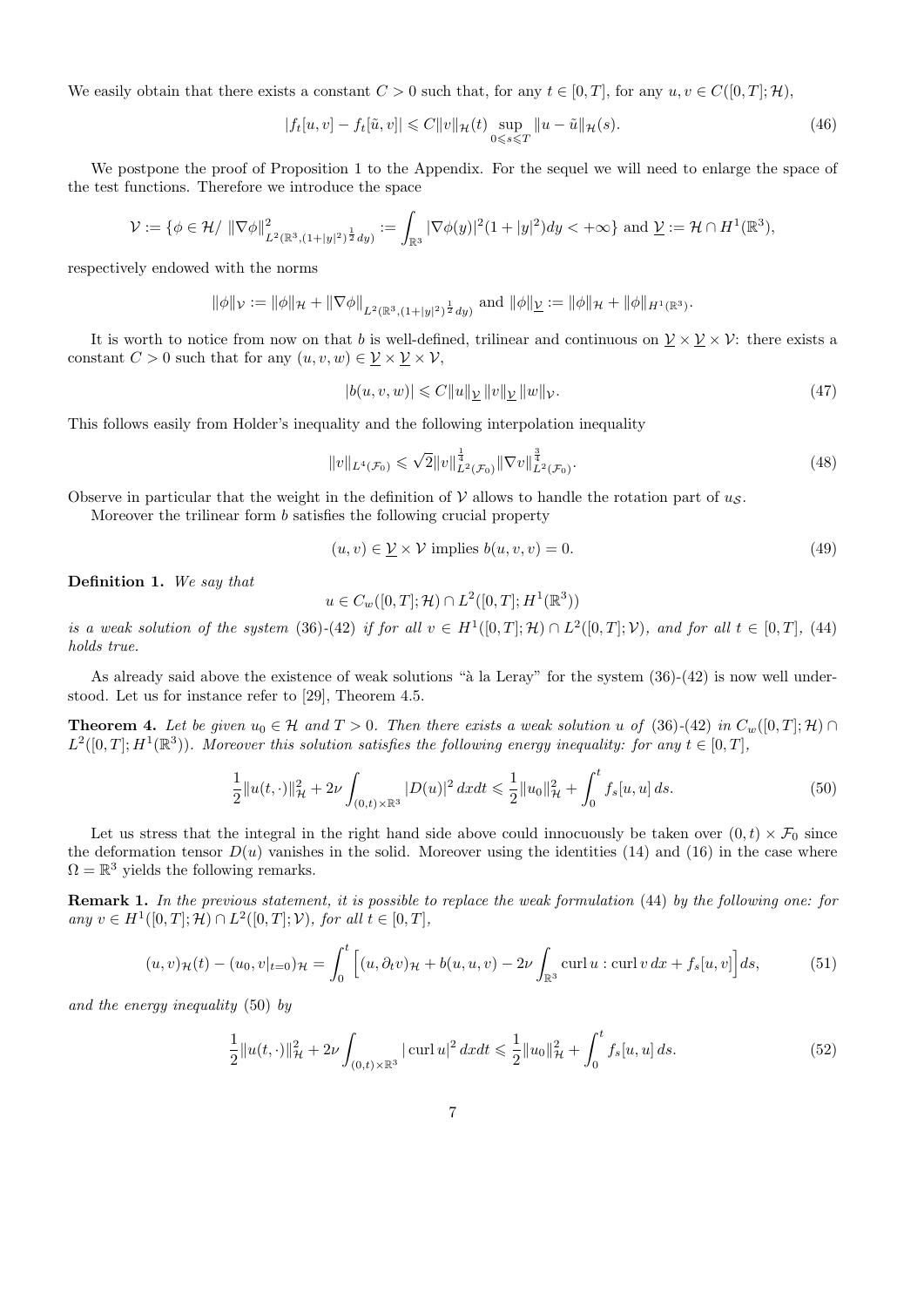**Remark 2.** In Theorem (4), it is also possible to replace (44) by: for any  $v \in H^1([0,T];\mathcal{H}) \cap L^2([0,T];\mathcal{V})$ , for all  $t\in[0,T],$ 

$$
(u,v)_{\mathcal{H}}(t) - (u_0, v|_{t=0})_{\mathcal{H}} = \int_0^t \left[ (u, \partial_t v)_{\mathcal{H}} + b(u, u, v) - \nu \int_{\mathbb{R}^3} \nabla u : \nabla v \, dx + f_s[u, v] \right] ds,
$$
 (53)

and  $(50)$  by

$$
\frac{1}{2}||u(t, \cdot)||_{\mathcal{H}}^2 + \nu \int_{(0,t)\times\mathbb{R}^3} |\nabla u|^2 dx dt \leq \frac{1}{2}||u_0||_{\mathcal{H}}^2 + \int_0^t f_s[u, u] ds.
$$
\n(54)

### 2.2 Case of the Euler equations

Let us now see the case of the Euler equations. First performing the following change of variables:

$$
\ell^{E}(t) := Q^{E}(t))^{T} (h^{E})'(t), R^{E}(t) := Q^{E}(t)r^{E}(t),
$$
  

$$
u^{E}(t,x) := Q^{E}(t)^{T} U^{E}(t, Q^{E}(t)x + h^{E}(t)), \text{ and } p^{E}(t,x) := P^{E}(t, Q^{E}(t)x + h^{E}(t)),
$$

where  $Q^{E}(t)$  is the rotation matrix associated to the motion of  $\mathcal{S}^{E}(t)$ , the system (28)-(34) now reads

$$
\frac{\partial u^E}{\partial t} + (u^E - u^E_{\mathcal{S}}) \cdot \nabla u^E + r^E \wedge u^E + \nabla p^E = (Q^E)^T g \text{ for } x \in \mathcal{F}_0,
$$
\n
$$
(55)
$$

$$
\operatorname{div} u^E = 0 \quad \text{for} \quad x \in \mathcal{F}_0,\tag{56}
$$

$$
u^{E}(t,x) \cdot n = u^{E}_{\mathcal{S}} \cdot n \quad \text{for} \quad x \in \partial \mathcal{S}_{0},\tag{57}
$$

$$
m(\ell^E)' = m(Q^E)^T g + \int_{\partial S_0} p^E n \, ds + (m\ell^E) \wedge r^E,\tag{58}
$$

$$
\mathcal{J}_0(r^E)' = \int_{\partial S_0} p^E x \wedge n \, ds + (\mathcal{J}_0 r^E) \wedge r^E,\tag{59}
$$

$$
u^E|_{t=0} = u_0^E,\t\t(60)
$$

$$
h^{E}(0) = 0, \ (h^{E})'(0) = \ell_0^{E}, \ r^{E}(0) = r_0^{E}, \tag{61}
$$

with

$$
u_S^E(t, x) := \ell^E(t) + r^E(t) \wedge x.
$$
\n
$$
(62)
$$

Here, in order to follow Kato's strategy we will need classical solutions. The existence and uniqueness of classical solutions to the equations (28)-(34) with finite energy is given by the following result.

**Theorem 5.** Let be given  $\lambda \in (0,1)$  and  $u_0^E \in \mathcal{H}$  such that  $u_0^E|_{\mathcal{F}_0} \in H^1 \cap C^{1,\lambda}$  and  $\text{curl } u_0^E|_{\mathcal{F}_0}$  is compactly supported. Then there exists  $T > 0$  and a unique solution  $u^E$  of (55)-(61) in  $C^1([0,T];\mathcal{H})$  such that  $(\nabla u^E)|_{[0,T]\times\mathcal{F}_0} \in$  $C([0,T]; L^2(\mathcal{F}_0, (1+|x|^2)^{\frac{1}{2}}dx)) \cap C_{w*}([0,T]; C^{0,\lambda}(\mathcal{F}_0))$ . Moreover for any  $t \in [0,T]$ ,

$$
\frac{1}{2}||u^{E}(t,\cdot)||_{\mathcal{H}}^{2} = \frac{1}{2}||u_{0}^{E}||_{\mathcal{H}}^{2} + \int_{0}^{t} f_{s}[u^{E},u^{E}]ds,
$$
\n(63)

where we denote, for  $s \in [0, T]$  and  $v \in \mathcal{H}$ ,

$$
f_s[u^E, v] := m_a Q^E(s)^T g \cdot \ell_v - Vol(S_0) Q^E(s)^T g \cdot (r_v \wedge x_0).
$$

where the rotation matrix  $Q^{E}(t)$  is obtained by solving the matrix differential equation

$$
(QE)' = QE(rE \wedge \cdot) with QE(0) = Id.
$$
\n(64)

Theorem 5 extends Th. 4 in [14] to the case where the fluid-rigid body system occupies the whole space, instead of a bounded domain in [14]. Actually the proof of Theorem 5 is even simpler than the one of Th. 4 in [14], thanks to the change of variables performed at the beginning of this section, which leads here to a fluid domain independent of time. We provide a complete and independent proof in Appendix 8.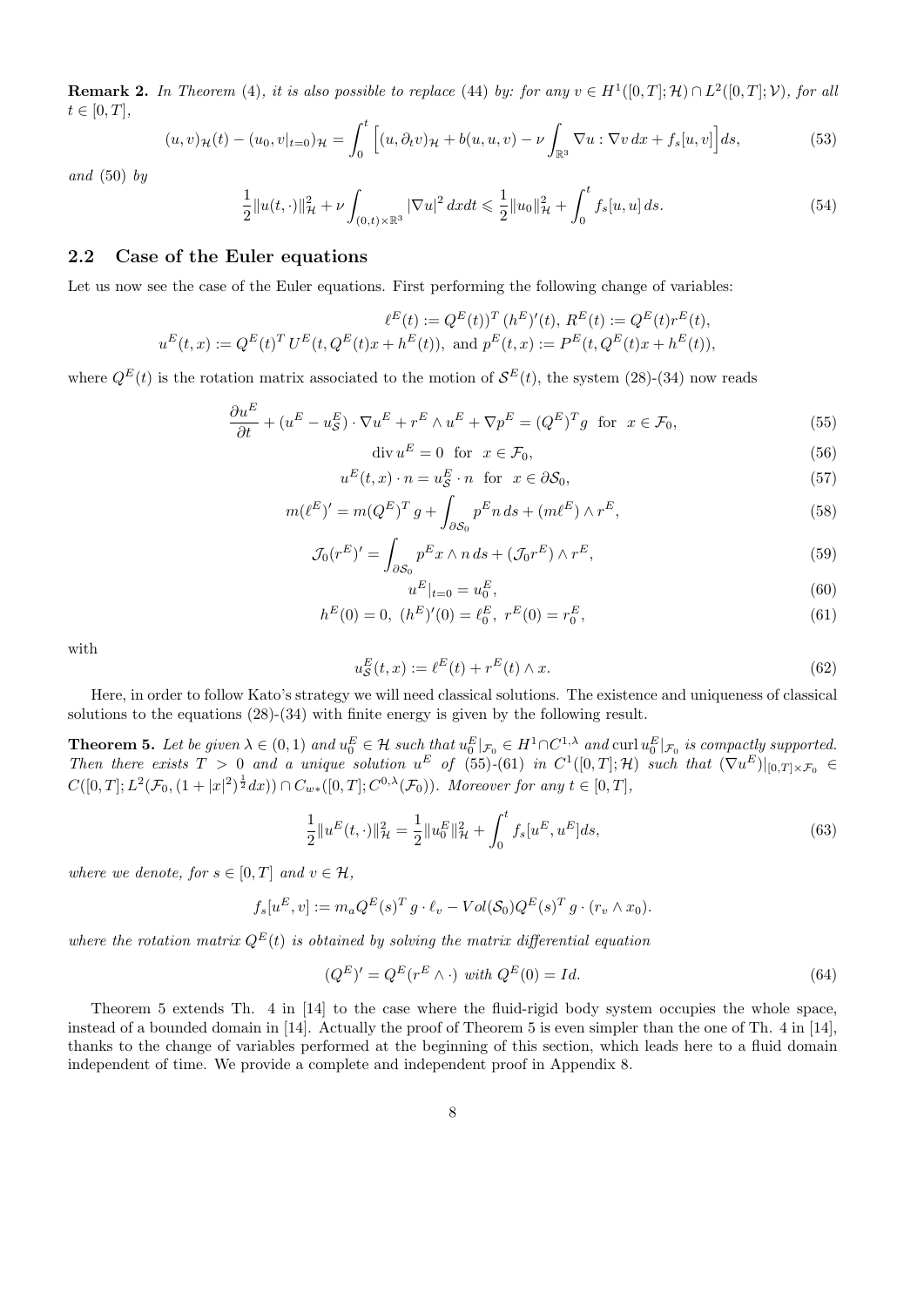It is worth to point out here that solution  $u^E$  given by Theorem 5 satisfies the following property: for any  $t \in [0, T]$ , for any  $v \in \mathcal{V}$ ,

$$
(\partial_t u^E, v)_{\mathcal{H}} = -b(u^E, v, u^E) + f_t[u^E, v].
$$
\n(65)

To see that, multiply (55) by v and integrate by parts in space using (55)-(59). Actually this property even holds for a larger space of test functions, as there is no more the Laplace term to integrate by parts. More precisely (65) holds true for any  $v \in \mathcal{H}$ . Indeed, defining the space

$$
\mathcal{W} := \{ \phi \in \mathcal{H} / (\nabla \phi) |_{\mathcal{F}_0} \in L^2(\mathcal{F}_0, (1+|y|^2)^{\frac{1}{2}}dy) \cap L^{\infty}(\mathcal{F}_0) \},
$$

endowed with the norm

$$
\|\phi\|_{\mathcal{W}} := \|\phi\|_{\mathcal{H}} + \|(\nabla\phi)|_{\mathcal{F}_0}\|_{L^2(\mathcal{F}_0,(1+|y|^2)^{\frac{1}{2}}dy)} + \|(\nabla\phi)|_{\mathcal{F}_0}\|_{L^\infty(\mathcal{F}_0)},
$$

one easily sees that b is trilinear continuous on  $\mathcal{H} \times \mathcal{H} \times \mathcal{W}$ , that is there exists a constant  $C > 0$  such that for any  $(u, v, w) \in \mathcal{H} \times \mathcal{H} \times \mathcal{W}$ ,

$$
|b(u, v, w)| \leq C \|u\|_{\mathcal{H}} \|v\|_{\mathcal{H}} \|w\|_{\mathcal{W}}.
$$
\n(66)

Moreover the cancellation property (49) extends into

$$
(u, v) \in \mathcal{H} \times \mathcal{W} \text{ implies } b(u, v, v) = 0. \tag{67}
$$

### 3 Statement of the main result

Let us now state the main result of this paper.

**Theorem 6.** Let be given  $c > 0$ ,  $u_0^E$  and  $T > 0$  as in Theorem 5. Assume that

$$
u_0 \to u_0^E \text{ in } \mathcal{H} \text{ when } \nu \to 0. \tag{68}
$$

Let us denote u a solution of (36)-(42) given by Theorem 4 and by  $u^E$  the solution of (55)-(61) given by Theorem 5.

Let us introduce the strips

$$
\Gamma_{c\nu} := \{ x \in \mathcal{F}_0 / \ d(x) < c\nu \} \ with \ d(x) := dist(x, \partial \mathcal{S}_0),
$$

which are well-defined for  $\nu$  small enough.

Then the following conditions are equivalent, when  $\nu \rightarrow 0$ :

$$
u \to u^E \text{ in } C([0, T]; \mathcal{H}), \tag{69}
$$

$$
\nu \int_{(0,T)\times\Gamma_{c\nu}} |D(u)|^2 dx dt \to 0,
$$
\n(70)

$$
\nu \int_{(0,T)\times\Gamma_{c\nu}} |\operatorname{curl} u|^2 dxdt \to 0,\tag{71}
$$

$$
\int_{(0,T)\times\Gamma_{c\nu}} |\nabla u|^2 dxdt \to 0,
$$
\n(72)

$$
u(t, \cdot) \rightharpoonup u^{E}(t, \cdot) \text{ in } \mathcal{H} - w, \text{ for any } t \in [0, T].
$$
\n
$$
(73)
$$

Before to start the proof of Theorem 6, let us give a few comments and open questions.

ν

First as mentioned previously, a similar result can be obtained in two dimensions. The proof is even actually simpler. Still let us mention that in two dimensions the assumption that the energy is finite is rather restrictive, at least for what concerns the Euler equation, see [13] for a wider setting. Therefore it is natural to wonder whether or not the analysis performed here can be extended to this more general setting. In particular it could be that, even under Kato's condition, one misses some interesting dynamics of the Euler case, as for instance the one obtained in the particle limit in [12], by using the Navier-Stokes equations.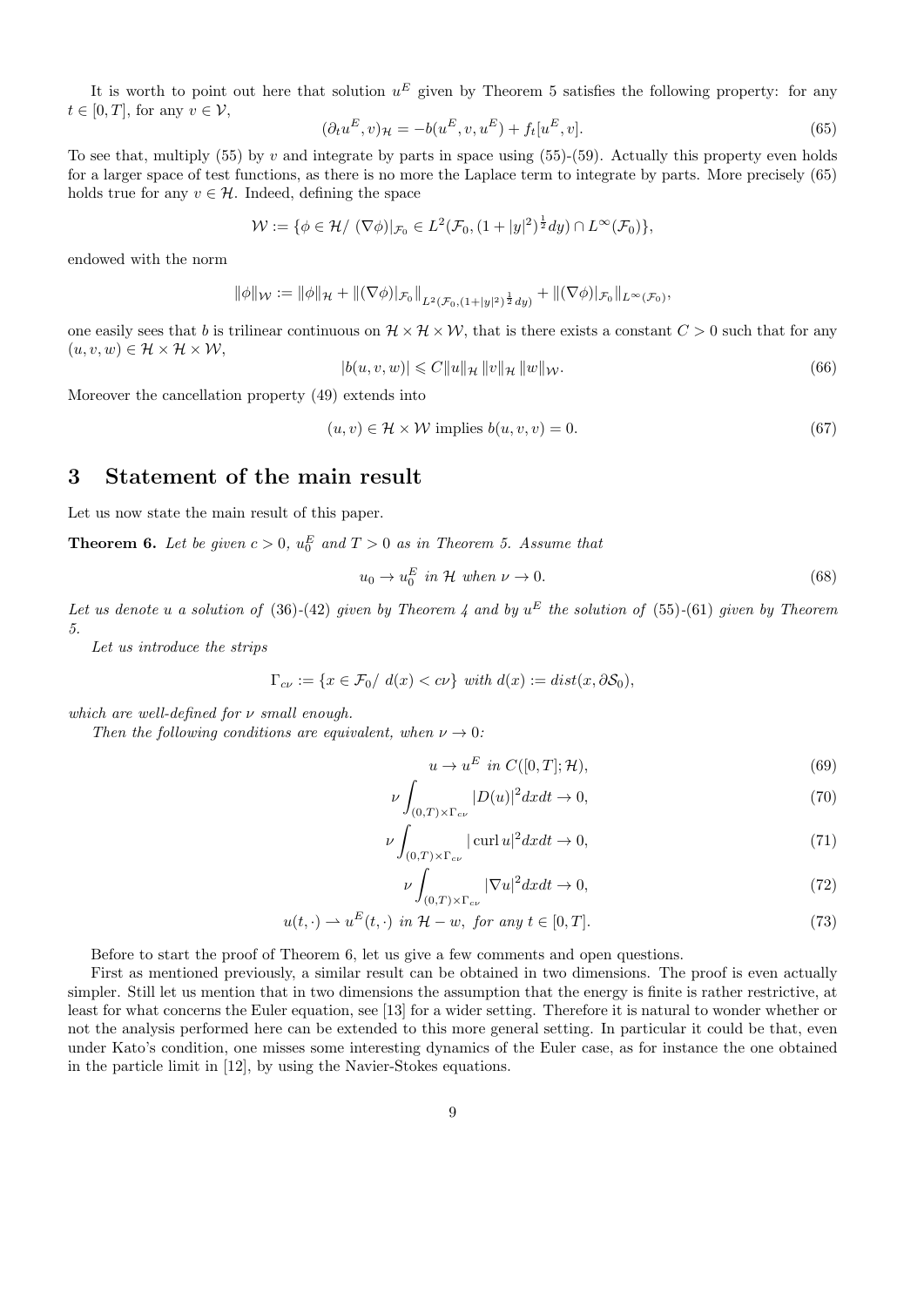Another natural issue is to extend Theorem 6 to the case where there are several bodies, or to the case where the fluid-body system occupies a fixed bounded domain. This raises some extra technical difficulties as the change of variable performed in Section 2 does not lead to a time-independent domain. Let us also stress that the collision issues can be very different depending on whether one considers the Euler equations or the Navier-Stokes equations. Let us refer here to [8, 17] and to the references therein.

Also another interesting question raised by Theorem 6 is about the convergence of the time derivatives of the body's velocity. In particular it was shown in [14, 13] that in the Euler case, the body's velocity is actually analytic in time, if its boundary is analytic. It is therefore natural to wonder whether or not the time derivatives of the body's velocity for smooth solutions of the Navier-Stokes case also converge to the ones of the Euler case under a Kato type condition.

It is also probably possible to extend some of the variants of Kato's argument mentioned in the introduction in this setting of a moving body.

### 4 Beginning of the proof of Theorem 6

#### 4.1 Easy part

As in Kato's original statement, the proof of the necessity of the condition (70) to get (69) is quite easy: if (69) holds true when  $\nu \rightarrow 0$  then it suffices to combine (50), (63) and (68) to get that

$$
\nu \int_{(0,T)\times\mathbb{R}^3} |D(u)|^2 dx dt \to 0,
$$
\n(74)

when  $\nu \rightarrow 0$ . Of course (74) implies (70).

We obtain similarly that (69) implies (71) and (72) using Remark 1 and Remark 2.

Since it is straightforward that (69) implies (73), it remains now to see the converse statements.

Actually let us see that (73) implies (70) so that it will only remain to prove that either (70), or (71) or (72) implies (69).

Thanks to (50), we have for any  $t \in [0, T]$ , using (68),

$$
\begin{array}{lcl} 2 \limsup \nu \int_{(0,t)\times \mathbb{R}^3} |D(u)|^2 dxdt & \leqslant & \displaystyle \frac{1}{2} \|u^E_0\|_{\mathcal{H}}^2 - \liminf \frac{1}{2} \|u(t,\cdot)\|_{\mathcal{H}}^2 + \limsup \int_0^t f_s[u,u] ds \\ \\ & \leqslant & \displaystyle \frac{1}{2} \|u^E_0\|_{\mathcal{H}}^2 - \frac{1}{2} \|u^E(t,\cdot)\|_{\mathcal{H}}^2 + \int_0^t f_s[u^E,u^E] ds, \end{array}
$$

using (73) and Fatou's lemma. It remains to use (63) to see that the right hand side above is 0, what yields (70).

We will detail how to prove that (70) implies (69) and then we will explain what modifications lead to the other cases. We first adapt the construction of a Kato type "fake" layer.

#### 4.2 A Kato type "fake" layer

The goal of this section is to prove the following result, where we make use of the Landau notations  $o(1)$  and  $O(1)$ for quantities respectively converging to 0 and bounded with respect to the limit  $\nu \rightarrow 0^+$ .

**Proposition 2.** Under the assumptions of Theorem 6 there exists  $v_F \in C([0,T];\mathcal{H})$ , supported in  $\Gamma_{c\nu}$ , such that

$$
v_F = O(1) \text{ in } C([0, T] \times \mathbb{R}^3), \tag{75}
$$

$$
v_F = O(\nu^{\frac{1}{2}}) \text{ in } C([0, T]; \mathcal{H}), \tag{76}
$$

$$
\partial_t v_F = O(\nu^{\frac{1}{2}}) \text{ in } C([0, T]; \mathcal{H}) \tag{77}
$$

$$
\|\nabla v_F\|_{L^{\infty}([0,T];L^2(\Gamma_{c\nu}))} = O(\nu^{-\frac{1}{2}}),\tag{78}
$$

$$
d(x)v_F = O(\nu) \text{ in } L^{\infty}([0,T] \times \mathbb{R}^3),\tag{79}
$$

$$
u^{E} - v_{F} \in C([0, T]; \mathcal{H}) \cap L^{2}([0, T]; \mathcal{V})
$$
\n(80)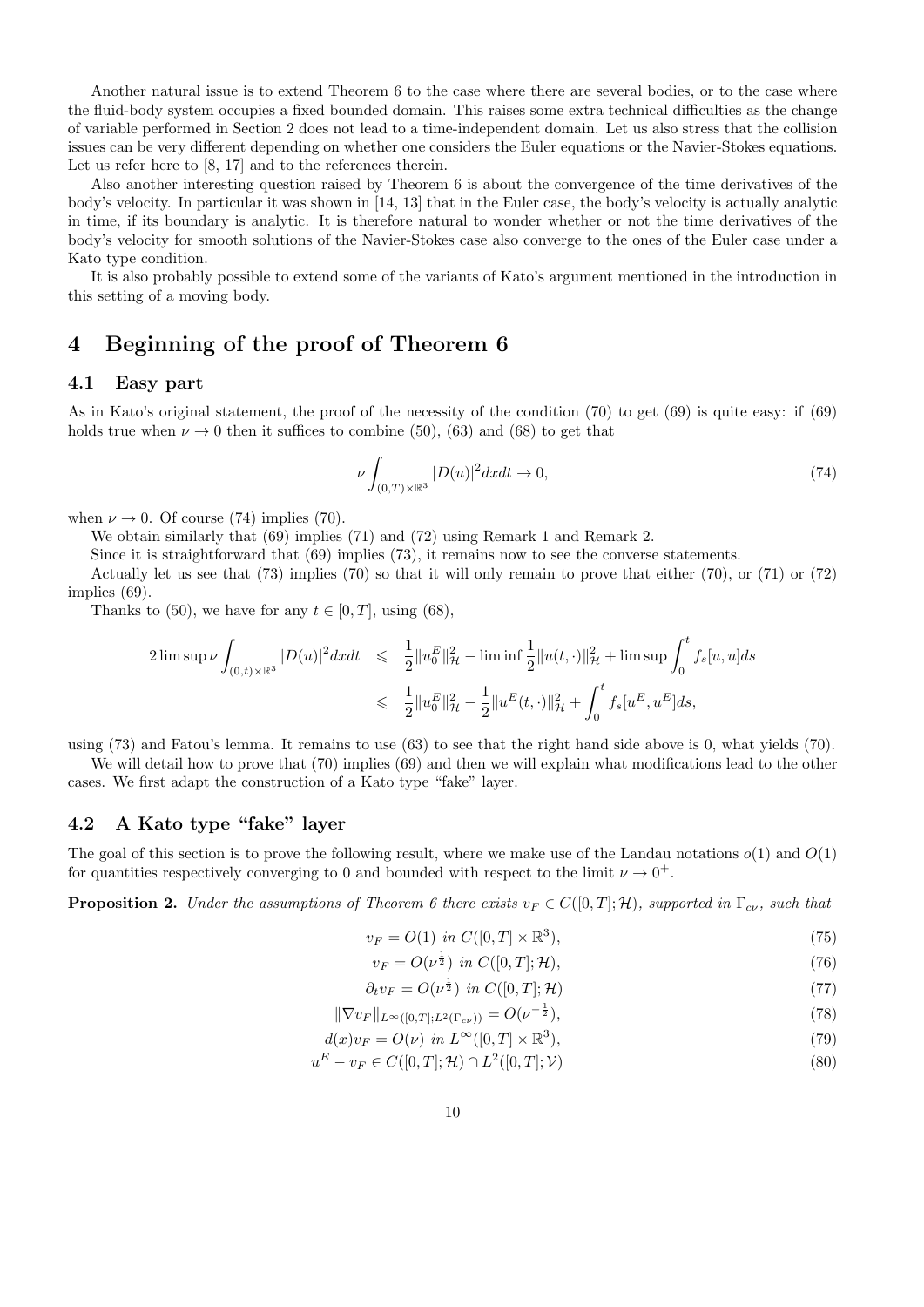*Proof.* According to [21], Lemma A1, we get that there exists an antisymmetric 2-tensor field  $a_F(t, x)$  on  $[0, T] \times \mathbb{R}^3$ such that,

$$
\operatorname{div} a_F = u^E - u^E_{\mathcal{S}} \text{ and } a_F = 0 \text{ on } \partial \mathcal{S}_0. \tag{81}
$$

Let us recall that for a smooth antisymmetric 2-tensor a, div a denotes the vector field div  $a := (\sum_k \partial_k a_{jk})_k$ .

Now we introduce a smooth cut-off function  $\xi : [0, +\infty) \to [0, +\infty)$  such that  $\xi(0) = 1$  and  $\xi(r) = 0$  for  $r \ge 1$ . We define  $z(x) := \xi(\frac{d(x)}{d(x)})$  $\frac{v(x)}{c\nu}$  and  $v_F$  by

$$
v_F := \text{div}(za_F) \text{ in } \mathcal{F}_0 \text{ and } v_F := 0 \text{ in } \mathcal{S}_0. \tag{82}
$$

In order to verify that  $v_F$  satisfies the desired properties, let us introduce  $a_F^{\flat}(t,x) := \frac{1}{d(x)} a_F(t,x)$ ,  $\tilde{\xi}(r) := r \xi'(r)$ and  $\tilde{z}(x) := \tilde{\xi}(\frac{d(x)}{c^{\prime\prime}})$  $(\frac{c(x)}{c\nu})$ . Then, in  $\mathcal{F}_0$ ,

$$
v_F = z \operatorname{div} a_F + \tilde{z} a_F^{\flat} \nabla d. \tag{83}
$$

First since z and  $\tilde{z}$  are supported in  $\Gamma_{c\nu}$  so is  $v_F$ . Furthermore, using (81) and that, for  $x \in \partial \mathcal{S}_0$ ,  $z(x) = 1$  and  $\tilde{z}(x) = 0$ , we get

$$
v_F|_{\mathcal{F}_0} = u^E - u^E_{\mathcal{S}} \text{ on } \partial \mathcal{S}_0. \tag{84}
$$

 $\sum_j \sum_k \partial_j a_{jk} = 0$ . Therefore we obtain that  $v_F \in C([0, T]; \mathcal{H})$ . We observe that for any smooth antisymmetric 2-tensor a the vector field div a is divergence free, as div div  $a =$ 

Moreover  $u^E - v_F$  is  $H^1$  in  $\mathcal{F}_0$  and in  $\mathcal{S}_0$ . Using again (84) we get that  $u^E - v_F$  is continuous across  $\partial \mathcal{S}_0$ . Therefore it belongs to  $L^2([0,T];\mathcal{V})$ .

The other estimates follow easily from (83) if one observes that the functions z and  $\tilde{z}$  satisfy the required estimates and that, according to (83),  $v_F$  is a slow modulation (with respect to  $\nu$ ) of z and  $\tilde{z}$  by some regular functions.  $\Box$ 

### 5 Core of the proof of Theorem 6

In this section we prove that (70) implies (69). Let us give a few words of caution before entering in the proof:

- 1. We will use the same notation  $C$  for various constants (which may change from line to line).
- 2. For some functions  $\phi$  and  $\psi$  depending on  $(t, x)$ , such that for any  $t, \phi(t, \cdot)$  and  $\psi(t, \cdot)$  are in H, we will denote  $(\phi, \psi)_{\mathcal{H}}(t)$  for  $(\phi(t, \cdot), \psi(t, \cdot))_{\mathcal{H}}$ .
- 3. The identities (16) and (17) are also true for an unbounded domain, for instance if one substitutes the domain  $\mathcal{F}_0$  to the domain  $\Omega$ .

For any  $t \in [0, T]$ , we have, thanks to (50), (63), the Cauchy-Schwarz inequality, (76) and (68),

$$
\|u(t,\cdot)-u^{E}(t,\cdot)\|_{\mathcal{H}}^{2} = \|u(t,\cdot)\|_{\mathcal{H}}^{2} + \|u^{E}(t,\cdot)\|_{\mathcal{H}}^{2} - 2(u,u^{E})_{\mathcal{H}}(t)
$$
  
\n
$$
\leq \|u_{0}\|_{\mathcal{H}}^{2} + \|u_{0}^{E}\|_{\mathcal{H}}^{2} + 2 \int_{0}^{t} (f_{s}[u^{E},u^{E}] + f_{s}[u,u])ds - 2(u,u^{E})_{\mathcal{H}}(t)
$$
  
\n
$$
\leq 2\|u_{0}^{E}\|_{\mathcal{H}}^{2} + 2 \int_{0}^{t} (f_{s}[u^{E},u^{E}] + f_{s}[u,u])ds - 2(u,u^{E} - v_{F})_{\mathcal{H}}(t) + o(1).
$$
 (85)

We now apply (44) to  $v = u^E - v_F$  (what is licit according to (80)) to get

$$
(u, u^{E} - v_{F})_{\mathcal{H}}(t) - (u_{0}, u_{0}^{E} - v_{F}|_{t=0})_{\mathcal{H}} = \int_{0}^{t} \left[ (u, \partial_{t} (u^{E} - v_{F}))_{\mathcal{H}} + b(u, u, u^{E} - v_{F}) - 2\nu \int_{\mathcal{F}_{0}} D(u) : D(u^{E} - v_{F}) dx + f_{s}[u, u^{E}] \right] ds.
$$

Let us stress that we used above that  $f_s[u, v_F] = 0$ . Now using (68), (50), (76), the Cauchy-Schwarz inequality and (77) we deduce that

$$
-2(u, u^{E} - v_{F})\mu(t) + 2||u_{0}^{E}||_{\mathcal{H}}^{2} = o(1) - 2\int_{0}^{t} \left[R(s) + (u, \partial_{t}u^{E})\mu + b(u, u, u^{E}) + f_{s}[u, u^{E}]\right]ds,
$$
(86)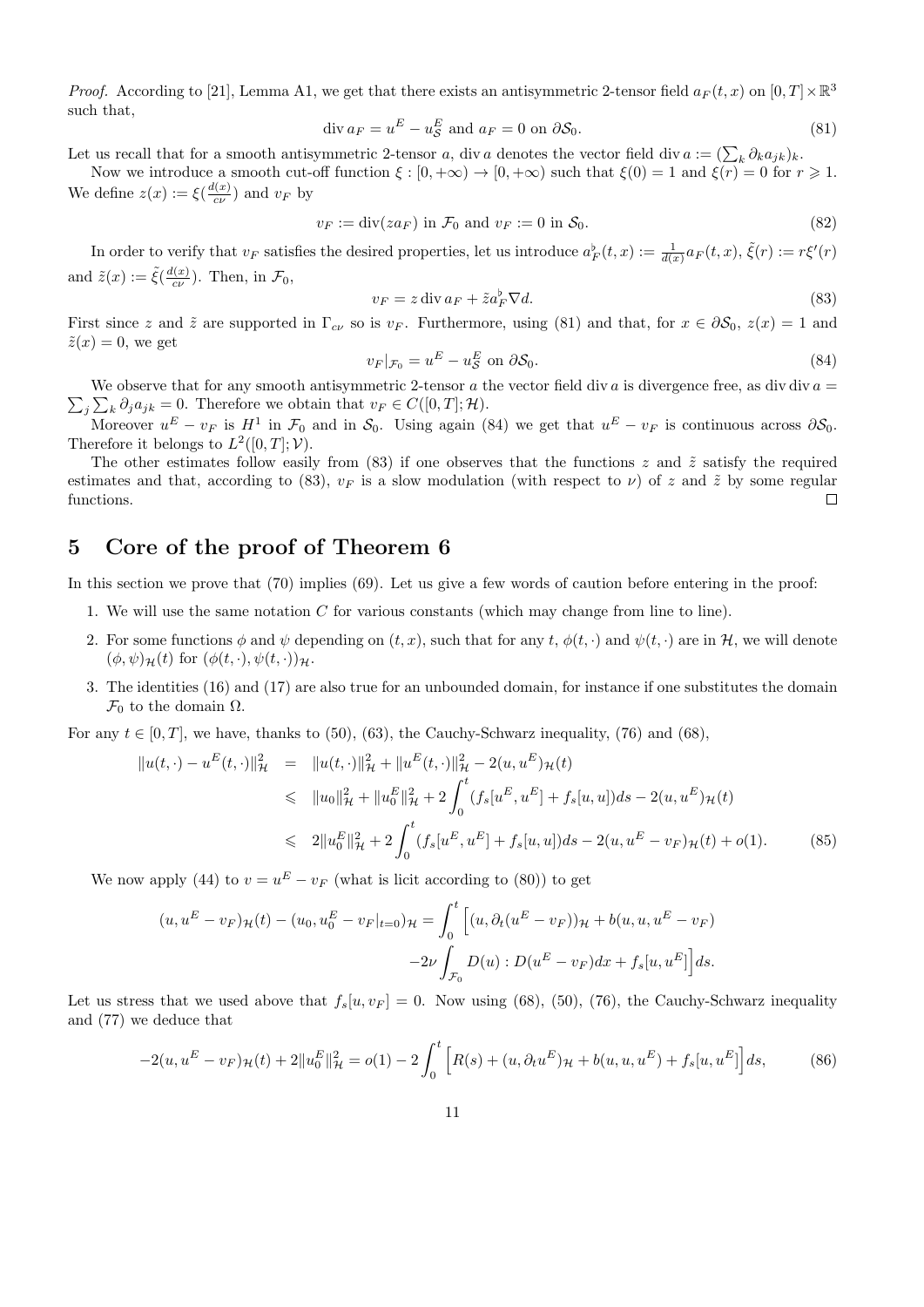where  $R$  denotes the time-dependent function:

$$
R := -b(u, u, v_F) - 2\nu \int_{\mathcal{F}_0} D(u) : D(u^E - v_F) dx
$$
  
= 
$$
- \int_{\mathcal{F}_0} \left( [(u - u_S) \cdot \nabla v_F] \cdot u - \det(r_u, u, v_F) \right) - 2\nu \int_{\mathcal{F}_0} D(u) : D(u^E - v_F) dx.
$$

On the other hand we have, for any  $t \in [0, T]$ ,

$$
(\partial_t u^E, u)_{\mathcal{H}} = -b(u^E, u, u^E) + f_t[u^E, u],
$$

using (65) with  $v = u$ .

Combining with (86) we obtain

$$
-2(u, u^{E} - v_{F})\mu(t) + 2||u_{0}^{E}||_{\mathcal{H}}^{2} = o(1) - 2\int_{0}^{t} \left[R(s) + b(u - u^{E}, u, u^{E}) + f_{s}[u, u^{E}] + f_{s}[u^{E}, u]\right]ds
$$
(87)

Using the property (67) we get

$$
-2(u, u^{E} - v_{F})\mu(t) + 2||u_{0}^{E}||_{\mathcal{H}}^{2} = o(1) - 2\int_{0}^{t} \left[R(s) + b(u - u^{E}, u - u^{E}, u^{E}) + f_{s}[u, u^{E}] + f_{s}[u^{E}, u]\right]ds,
$$

and, then, using (66) with  $(u - u^E, u - u^E, u^E)$  instead of  $(u, v, w)$  and that  $u^E \in C([0, T]; \mathcal{W})$ , we get

$$
-2(u, u^{E} - v_{F})_{\mathcal{H}}(t) + 2||u_{0}^{E}||_{\mathcal{H}}^{2} \leqslant o(1) - 2\int_{0}^{t} R(s)ds + C\int_{0}^{t} ||u - u^{E}||_{\mathcal{H}}^{2}(s)ds - 2\int_{0}^{t} \left[ f_{s}[u, u^{E}] + f_{s}[u^{E}, u] \right]ds.
$$

Now combining this with (85) yields

$$
||u(t,\cdot)-u^E(t,\cdot)||_{\mathcal{H}}^2 \leqslant o(1)-2\int_0^t R(s)ds + C\int_0^t ||u-u^E||_{\mathcal{H}}^2(s)ds + 2\int_0^t (f_s[u^E, u^E - u] + f_s[u, u - u^E])ds.
$$

Moreover, combining (45) and (64), and using again the bounds given by (50) and (63), we obtain, for any  $s \in [0, t]$ ,

$$
|f_s[u^E, u^E - u] + f_s[u, u - u^E]| \leq C||u - u^E||_{\mathcal{H}}(s) \sup_{0 \leq \tilde{s} \leq s} ||u - u^E||_{\mathcal{H}}(\tilde{s})
$$

As a consequence in order to achieve this part of the proof of Theorem 6 it only suffices to prove that

$$
\int_0^t R(s)ds \to 0 \text{ when } \nu \to 0. \tag{88}
$$

In order to prove (88) we first decompose  $R(t)$  into

$$
R(t) = R_1(t) + \dots + R_5(t),
$$

where

$$
R_1 := -\int (u - u_S) \cdot [(u - u_S) \cdot \nabla v_F] dx,
$$
  
\n
$$
R_2 := -\int u_S \cdot [(u - u_S) \cdot \nabla v_F] dx,
$$
  
\n
$$
R_3 := -2\nu \int D(u) : D(u^E) dx,
$$
  
\n
$$
R_4 := 2\nu \int D(u) : D(v_F) dx,
$$
  
\n
$$
R_5 := \int_{\mathcal{F}_0} \det(r_u, u, v_F).
$$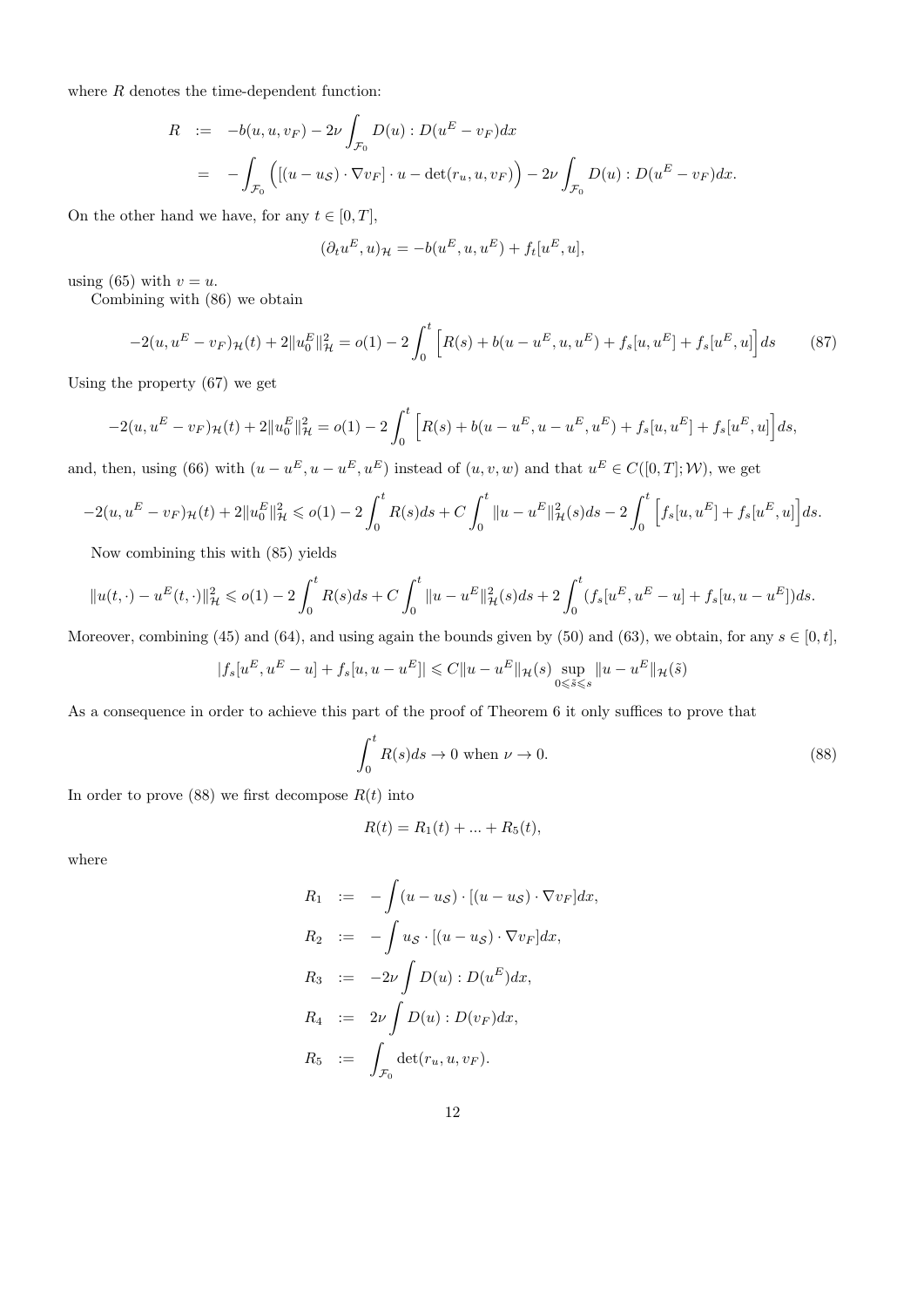Let us emphasize that the integrals in the expressions above, except the one corresponding to  $R_3$ , can be taken over  $\Gamma_{c\nu}$ , since the fake layer  $v_F$  is supported in  $\Gamma_{c\nu}$ . In particular we do not have to worry too much about the nondecreasing at infinity of the vector field  $u<sub>S</sub>$ . However let us gain in comfort by introducing a smooth cut-off function  $\chi$  defined on  $\mathcal{F}_0$  such that  $\chi = 1$  in  $\Gamma_c$  and  $\chi = 0$  in  $\mathcal{F}_0 \setminus \Gamma_{2c}$ . Let us denote

$$
\psi_{\mathcal{S}}(t,x) := -\frac{1}{2}(\ell(t) \wedge x + \frac{1}{2}r(t)|x|^2) \text{ and } \tilde{u}_{\mathcal{S}} := \text{curl}(\chi\psi_{\mathcal{S}}),\tag{89}
$$

and observe that

$$
R_1(t) = -\int (u - \tilde{u}_{\mathcal{S}}) \cdot [(u - \tilde{u}_{\mathcal{S}}) \cdot \nabla v_F] dx \text{ and } R_2(t) = -\int \tilde{u}_{\mathcal{S}} \cdot [(u - \tilde{u}_{\mathcal{S}}) \cdot \nabla v_F] dx,
$$

since  $\tilde{u}_{\mathcal{S}} = u_{\mathcal{S}}$  on the support of  $v_F$  for  $\nu \leq 1$ . Moreover,  $\tilde{u}_{\mathcal{S}}$  is a  $H^1$  divergence free vector field on  $\mathcal{F}_0$  and, using (50), we have that

$$
\|\tilde{u}_{\mathcal{S}}\|_{L^{\infty}([0,T];H^1(\mathcal{F}_0))} = O(1). \tag{90}
$$

Regarding  $R_1(t)$  we first integrate by parts to get

$$
R_1(t) = \int v_F \cdot [(u - \tilde{u}_S) \cdot \nabla (u - \tilde{u}_S)] dx.
$$

Then we can use the equality (17) to obtain

$$
R_1(t) = 2 \int v_F \cdot \left( D(u - \tilde{u}_{\mathcal{S}})(u - \tilde{u}_{\mathcal{S}}) \right) dx = 2 \int v_F \cdot \left( D(u)(u - \tilde{u}_{\mathcal{S}}) \right) dx,
$$

since  $\tilde{u}_{\mathcal{S}}$  is a rigid velocity on the support of  $v_F$ .

Then

$$
R_1(t) = 2 \int d(x) v_F \cdot \left( D(u)\tau \right) dx,
$$
\n
$$
\left\langle u, v \right\rangle = \left\{ \left( u, v \right) \right\} \left( \left( u, v \right) \right) \tag{61}
$$

where

$$
\tau(t,x) := d(x)^{-1}(u(t,x) - \tilde{u}_{\mathcal{S}}(t,x)).
$$
\n(91)

Since the vector field  $u - \tilde{u}_{\mathcal{S}}$  is vanishing on  $\partial \mathcal{S}_0$ , according to Hardy's inequality we have, uniformly in t,

$$
\|\tau\|_{L^2(\Gamma_{c\nu})} \leqslant C \|\nabla (u - \tilde{u}_{\mathcal{S}})\|_{L^2(\mathcal{F}_0)}.
$$
\n
$$
(92)
$$

Thus

$$
|R_1(t)| \leqslant C\nu ||D(u)||_{L^2(\Gamma_{c\nu})} ||\nabla(u-\tilde{u}_{\mathcal{S}})||_{L^2(\mathcal{F}_0)},
$$

thanks to the Cauchy-Schwarz inequality, (92) and (79). Using again the Cauchy-Schwarz inequality with respect to the time integration, that

$$
\|\nabla(u - \tilde{u}_{\mathcal{S}})\|_{L^{2}(\mathcal{F}_{0})} = 2\|D(u - \tilde{u}_{\mathcal{S}})\|_{L^{2}(\mathcal{F}_{0})}
$$
\n(93)

according to the identity  $(16)$ ,  $(50)$ ,  $(90)$  and  $(70)$ , we obtain

$$
\int_0^t |R_1(t)|ds \to 0 \text{ when } \nu \to 0.
$$
\n(94)

Similarly, we integrate by parts  $R_2(t)$  to get

$$
R_2(t) = \int v_F \cdot [(u - \tilde{u}_S) \cdot \nabla \tilde{u}_S] dx = \int v_F \cdot [r(t) \wedge (u - \tilde{u}_S)] dx,
$$

using that, on the support of  $v_F$ ,  $\tilde{u}_S$  is given by the formula (43). Then

$$
\int_0^t R_2(s)ds = O(\nu^{1/2}),\tag{95}
$$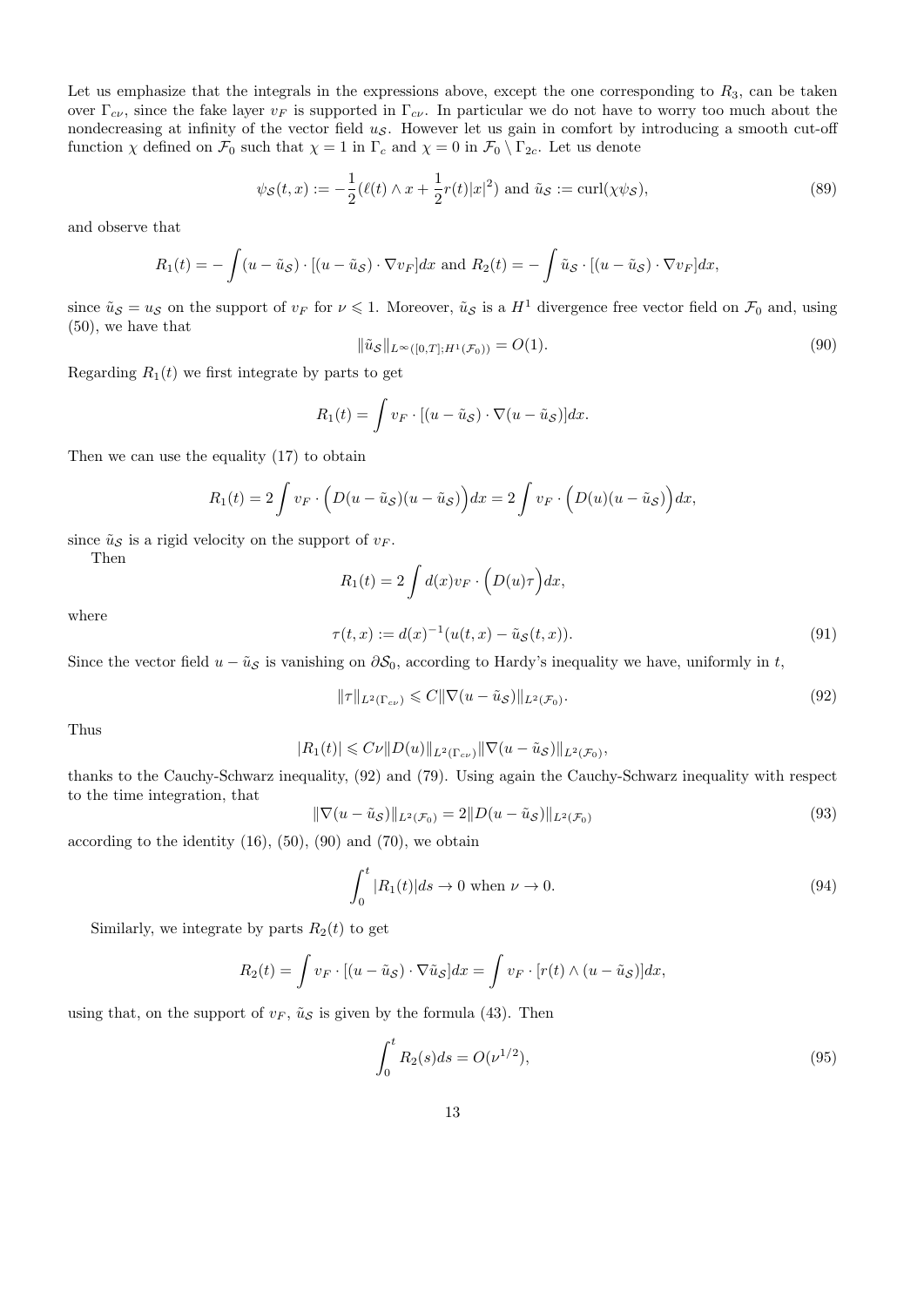thanks to  $(50)$  and  $(76)$ .

It remains to deal with  $R_3$  and  $R_4$ . Using the Cauchy-Schwarz inequality and that  $u^E \in L^{\infty}((0,T); H^1(\mathcal{F}_0))$ , we get

$$
\left| \int_0^t R_3(s)ds \right| \leq C \int_0^t \nu \| D(u)(s, \cdot) \|_{L^2(\mathcal{F}_0)} ds \leq C t^{\frac{1}{2}} \nu \| D(u) \|_{L^2((0, t) \times \mathcal{F}_0)}
$$

by using again the Cauchy-Schwarz inequality. Thanks to (50) we obtain

$$
|\int_0^t R_3(s)ds| \leqslant C(t\nu)^{\frac{1}{2}}.
$$
\n(96)

Regarding  $R_4(t)$ , we have, using (78), that

$$
|\int_0^t R_4(s)ds| \leqslant C\nu^{\frac{1}{2}} \|D(u)\|_{L^2((0,t)\times\Gamma_{c\nu})} = o(1),\tag{97}
$$

thanks to (70).

Finally, thanks to (50) and (76) we obtain

$$
\int_0^t R_5(s)ds = O(\nu^{\frac{1}{2}}). \tag{98}
$$

Gathering (94)-(98) we obtain (88) and the proof is over.

### 6 End of the proof of Theorem 6

In this section we explain how to modify the proof of the previous section in order to obtain that either (71) or (72) implies (69). Of course the idea is to use the weak formulations (51) and (53) instead of (44) and the energy inequalities (52) and (54) instead of (50). Thus we proceed as previously so that, in order to prove that (71) (respectively  $(72)$ ) implies  $(69)$ , it suffices to prove  $(88)$  where R now denotes the time-dependent function:

$$
R = -b(u, u, v_F) - 2\nu \int_{\mathbb{R}^3} \operatorname{curl} u : \operatorname{curl}(u^E - v_F) dx
$$
 (respectively  $R = -b(u, u, v_F) - \nu \int_{\mathbb{R}^3} \nabla u : \nabla (u^E - v_F) dx$ ).

### 6.1 Proof of " $(71)$  implies  $(69)$ "

In the first case, we decompose  $R(t)$  into  $R(t) = R_1(t) + R_2(t) + R_3(t)$ , where

$$
R_1 := -\int_{\mathcal{F}_0} u \cdot [(u - u_{\mathcal{S}}) \cdot \nabla v_F] dx, \quad R_2 := -2\nu \int_{\mathbb{R}^3} \operatorname{curl} u : \operatorname{curl}(u^E - v_F) dx \text{ and } R_3 := \int_{\mathcal{F}_0} \det(r_u, u, v_F).
$$

We start as in the previous section by substituting the function  $\tilde{u}_{\mathcal{S}}$  defined in (89) to  $u_{\mathcal{S}}$  and then we integrate by parts to obtain:

$$
R_1 = \int_{\mathcal{F}_0} v_F \cdot [(u - \tilde{u}_S) \cdot \nabla u] dx = \int_{\mathcal{F}_0} v_F \cdot [(u - \tilde{u}_S) \cdot \nabla (u - \tilde{u}_S)] dx + \int_{\mathcal{F}_0} v_F \cdot [(u - \tilde{u}_S) \cdot \nabla \tilde{u}_S] dx.
$$

Then, using (15) and that, on the support of  $v_F$ ,  $\tilde{u}_S$  is given by the formula (43), we get

$$
R_1 = 2 \int_{\mathcal{F}_0} v_F \cdot \left[ \left( \text{curl}(u - \tilde{u}_{\mathcal{S}}) \right) (u - \tilde{u}_{\mathcal{S}}) \right] dx + \int_{\mathcal{F}_0} v_F \cdot \left[ r \wedge (u - \tilde{u}_{\mathcal{S}}) \right] dx = 2 \int_{\mathcal{F}_0} d(x) v_F \cdot \left[ \left( \text{curl } u \right) \tau \right] dx,
$$

where  $\tau$  is the function defined in (91).

Thus, using the Cauchy-Schwarz inequality, (92) and (79), we obtain:

$$
|R_1(t)| \leqslant C\nu \|\operatorname{curl} u\|_{L^2(\Gamma_{c\nu})} \|\nabla (u - \tilde{u}_{\mathcal{S}})\|_{L^2(\mathcal{F}_0)},
$$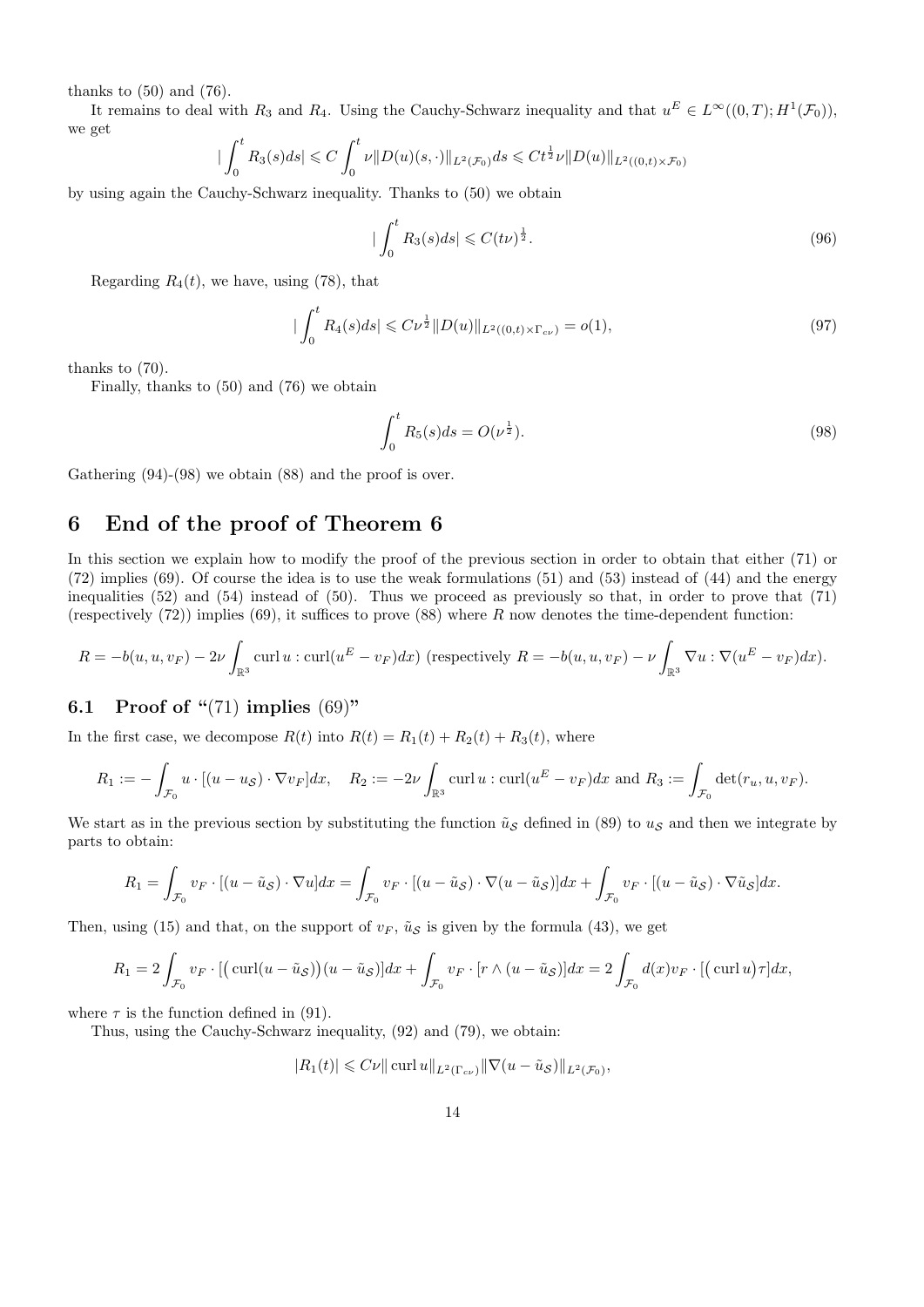Using again the Cauchy-Schwarz inequality, the identity  $(14)$ ,  $(52)$ ,  $(90)$  and  $(71)$ , we obtain

$$
\int_0^t |R_1(t)|ds \to 0 \text{ when } \nu \to 0.
$$

Regarding  $R_2$  we first use (80) and that  $v_F$  is supported in  $\Gamma_{c\nu}$  to decompose  $R_2$  into:

$$
-R_2 = 2\nu \int_{\mathcal{F}_0} \operatorname{curl} u : \operatorname{curl} u^E dx + 2\nu \int_{\mathcal{S}_0} \operatorname{curl} u : \operatorname{curl} u^E dx - 2\nu \int_{\Gamma_{cv}} \operatorname{curl} u : \operatorname{curl} v_F dx =: R_{2,a} + R_{2,b} + R_{2,c}.
$$

Then, using the Cauchy-Schwarz inequality and that the restrictions of  $u^E$  to  $\mathcal{F}_0$  and to  $\mathcal{S}_0$  are  $H^1$ , uniformly in t, we get

$$
\left| \int_0^t R_{2,a}(s)ds \right| + \left| \int_0^t R_{2,b}(s)ds \right| \leq C t^{\frac{1}{2}} \nu \|\operatorname{curl} u\|_{L^2((0,t)\times \mathbb{R}^3)} \leq C (t\nu)^{\frac{1}{2}}
$$

thanks to (52).

Regarding  $R_{2,c}(t)$ , we have, using (78), that

$$
\left| \int_0^t R_{2,c}(s)ds \right| \leqslant C \nu^{\frac{1}{2}} \|\operatorname{curl} u \|_{L^2((0,t)\times \Gamma_{c\nu})} = o(1),
$$

thanks to (71).

Finally the term  $R_3$  can be bounded as in the previous section (where it was denoted by  $R_5$ ).

We therefore obtain (88) in the first case and therefore that (71) implies (69).

#### 6.2 Proof of " $(72)$  implies  $(69)$ "

In the second case, we decompose  $R(t)$  into  $R(t) = R_1(t) + R_2(t) + R_3(t)$ , where

$$
R_1 := -\int_{\mathcal{F}_0} u \cdot [(u - u_{\mathcal{S}}) \cdot \nabla v_F] dx, \quad R_2 := -\nu \int_{\mathbb{R}^3} \nabla u : \nabla (u^E - v_F) dx \text{ and } R_3 := \int_{\mathcal{F}_0} \det(r_u, u, v_F).
$$

Using an integration by parts, we obtain:

$$
R_1(t) = -\int u \cdot [(u - \tilde{u}_{\mathcal{S}}) \cdot \nabla v_F] dx = \int v_F \cdot [(u - \tilde{u}_{\mathcal{S}}) \cdot \nabla u] dx = \int d(x) v_F \cdot [\tau \cdot \nabla u] dx,
$$

so that using Hardy's and Cauchy-Schwarz's inequalities, (92), (79), (54), (90) and (72), we obtain

$$
\int_0^t |R_1(t)|ds \to 0 \text{ when } \nu \to 0.
$$

Regarding  $R_2$  we proceed as previously decomposing  $R_2$  into:

$$
-R_2 = \nu \int_{\mathcal{F}_0} \nabla u : \nabla u^E dx + \nu \int_{\mathcal{S}_0} \nabla u : \nabla u^E dx - \nu \int_{\Gamma_{c\nu}} \nabla u : \nabla v_F dx =: R_{2,a} + R_{2,b} + R_{2,c},
$$

so that

$$
\int_0^t R_{2,a}(s)ds| + |\int_0^t R_{2,b}(s)ds| \leq C t^{\frac{1}{2}}\nu \|\nabla u\|_{L^2((0,t)\times \mathbb{R}^3)} \leq C (t\nu)^{\frac{1}{2}},
$$

thanks to (54), and that

$$
|\int_0^t R_{2,c}(s)ds| \leq C \nu^{\frac{1}{2}} \|\nabla u\|_{L^2((0,t)\times \Gamma_{c\nu})} = o(1),
$$

thanks to  $(78)$  and  $(72)$ .

Finally the term  $R_3$  is treated as previously.

|

We thus obtain (88) in the second case and therefore that (72) implies (69).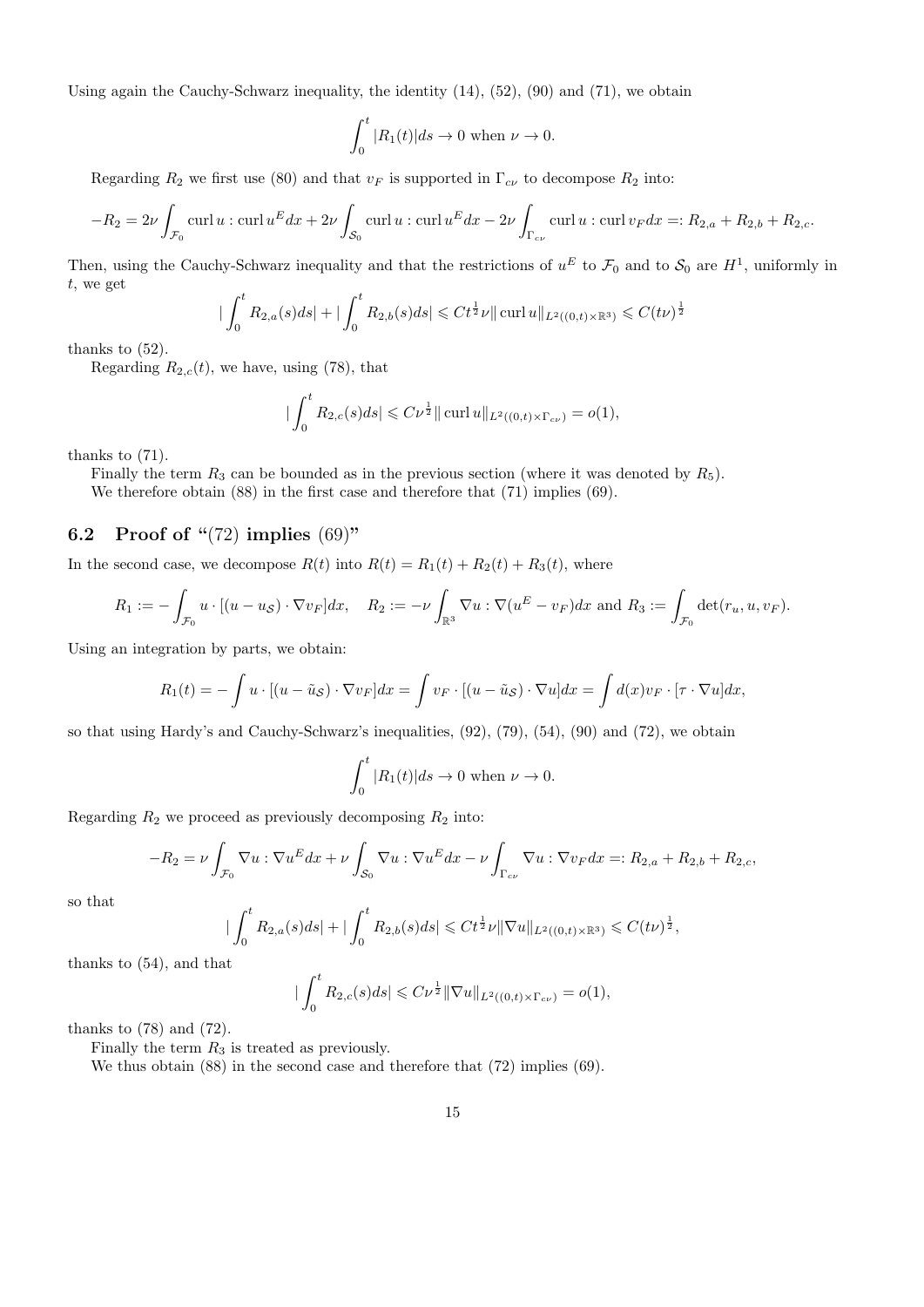# 7 Appendix. Proof of Proposition 1

First observe that the result of Proposition 1 will follow, by an integration by parts in time, from the following claim: for any  $v \in \mathcal{H} \cap C_c^{\infty}(\mathbb{R}^3)$ , for any  $t \in [0, T]$ ,

$$
(\partial_t u, v)_{\mathcal{H}} = b(u, u, v) - 2\nu \int_{\mathcal{F}_0} D(u) : D(v)dx + f_t[u, v].
$$
\n(99)

Then we multiply the equation (36) by v and integrate over  $\mathcal{F}_0$ :

$$
\int_{\mathcal{F}_0} \frac{\partial u}{\partial t} \cdot v + \int_{\mathcal{F}_0} \left[ \left( (u - u_{\mathcal{S}}) \cdot \nabla \right) u \right] \cdot v + \int_{\mathcal{F}_0} (r(t) \wedge u) \cdot v + \int_{\mathcal{F}_0} \nabla p \cdot v = \int_{\mathcal{F}_0} \nu \Delta u \cdot v + \int_{\mathcal{F}_0} Q(t)^T g \cdot v.
$$

We then use some integrations by parts, taking into account (37) and (38), to get

$$
\int_{\mathcal{F}_0} \left[ \left( (u - u_{\mathcal{S}}) \cdot \nabla \right) u \right] \cdot v = - \int_{\mathcal{F}_0} u \cdot \left( (u - u_{\mathcal{S}}) \cdot \nabla \right) v,
$$
\n
$$
\int_{\mathcal{F}_0} (r(t) \wedge u) \cdot v = \int_{\mathcal{F}_0} \det(r, u, v),
$$
\n
$$
\int_{\mathcal{F}_0} \nabla p \cdot v = \int_{\partial \mathcal{S}_0} p n \cdot v,
$$
\n
$$
\int_{\mathcal{F}_0} \nu \Delta u \cdot v = 2\nu \int_{\partial \mathcal{S}_0} (D(u)v) \cdot n - 2\nu \int_{\mathcal{F}_0} D(u) : D(v),
$$
\n
$$
= 2\nu \int_{\partial \mathcal{S}_0} (D(u)n) \cdot v - 2\nu \int_{\mathcal{F}_0} D(u) : D(v),
$$

since  $D(u)$  is symmetric. Then we observe that

$$
\int_{\partial S_0} pn \cdot v - 2\nu \int_{\partial S_0} (D(u)n) \cdot v = -\ell_v \cdot \int_{\partial S_0} \sigma n \, ds - r_v \cdot \int_{\partial S_0} x \wedge \sigma n \, ds
$$
  
=  $m\ell_v \cdot \ell' + \mathcal{J}_0 r_v \cdot r' - \det(ml, r, \ell_v) - \det(\mathcal{J}_0 r, r, r_v) - m\ell_v \cdot Q(t)^T g$ ,

thanks to  $(39)-(40)$ .

Finally we have the following simplification of the gravity contribution, what corresponds to the Archimedes' principle,

$$
\int_{\mathcal{F}_0} Q(t)^T g \cdot v = \int_{\mathbb{R}^3} Q(t)^T g \cdot v - \int_{\mathcal{S}_0} Q(t)^T g \cdot v
$$

$$
= \int_{\mathbb{R}^3} \nabla (Q(t)^T g \cdot x) \cdot v - \int_{\mathcal{S}_0} Q(t)^T g \cdot v
$$

$$
= - \int_{\mathcal{S}_0} Q(t)^T g \cdot v,
$$

since v is divergence free. Moreover in  $S_0$ ,  $v = \ell_v + r_v \wedge x$  so that

$$
\int_{\mathcal{F}_0} Q(t)^T g \cdot v = - Vol(\mathcal{S}_0) Q(t)^T g \cdot (\ell_v + r_v \wedge x_0),
$$

by definition of  $x_0$ .

Gathering all these equalities yields (99).

# 8 Appendix. Proof of Theorem 5

This section is devoted to the proof of Theorem 5. We will show the existence part by applying the Schauder fixed point Theorem and the uniqueness part by an energy estimate. To simplify the notation we will drop the index E.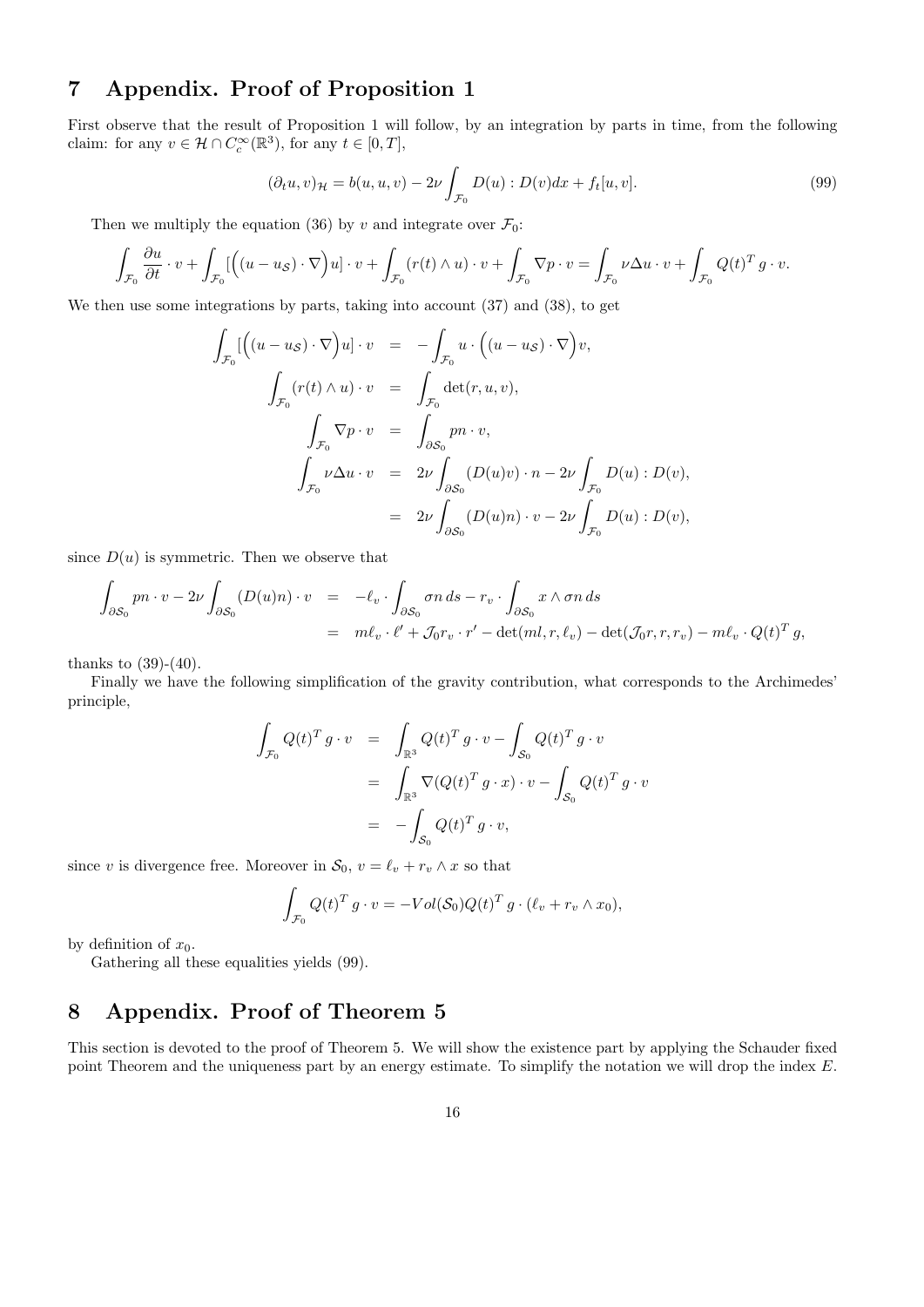### 8.1 Existence

We are going to use the vorticity formulation of the problem. We denote by  $\omega := \nabla \wedge u$  the vorticity vector in  $\mathbb{R}^3$ associated to u. From (55)-(56)-(62) we infer that the vorticity  $\omega$  satisfies the equation:

$$
\partial_t \omega + (u - u_S) \cdot \nabla \omega = (\omega \cdot \nabla)(u - u_S). \tag{100}
$$

At least formally this means that the vorticity is transported with stretching, according to the formula:

$$
\omega(t,x)=(\nabla\eta)(t,\eta^{-1}(t,x))\cdot\omega_0(\eta^{-1}(t,x)),
$$

where  $\eta$  is the flow associated to  $u - u_{\mathcal{S}}$ , that is the solution of

$$
\partial_t \eta(t, x) = (u - u_{\mathcal{S}})(t, \eta(t, x)) \quad \text{and} \quad \eta(0, x) = x \quad \text{for } (t, x) \in [0, T] \times \mathcal{F}_0,
$$
\n
$$
(101)
$$

and  $\eta^{-1}(t,x)$  denotes the inverse at time t of the diffeomorphism  $x \mapsto \eta(t,x)$ .

On the other hand we are also going to reformulate the solid equation as follows. Let us introduce the functions  $\Phi_i$ , usually referred to as the Kirchhoff potentials, as the solutions of the following problems:

$$
-\Delta\Phi_i = 0 \quad \text{for } x \in \mathcal{F}_0,\tag{102}
$$

$$
\Phi_i \to 0 \quad \text{for } x \to \infty,\tag{103}
$$

$$
\frac{\partial \Phi_i}{\partial n} = K_i \quad \text{for } x \in \partial S_0,
$$
\n(104)

where

$$
K_i := \begin{cases} n_i & \text{if } i = 1, 2, 3, \\ [x \wedge n]_{i-3} & \text{if } i = 4, 5, 6. \end{cases}
$$
 (105)

Thanks to some integrations by parts the equations (58)-(59) can now be recast as:

$$
\mathcal{M}_1 \begin{bmatrix} \ell \\ r \end{bmatrix}' = \begin{bmatrix} \int_{\partial S_0} \left( (Q^T g) \cdot x \right) n \, ds \\ \int_{\partial S_0} \left( (Q^T g) \cdot x \right) x \wedge n \, ds \end{bmatrix} + \left( \int_{\mathcal{F}_0} \nabla \tilde{p} \cdot \nabla \Phi_i \, dx \right)_{i \in \{1, \dots, 6\}} + \begin{bmatrix} m Q^T g + (m \ell) \wedge \ell \\ (\mathcal{J}_0 r) \wedge r \end{bmatrix}, \tag{106}
$$

where

$$
\tilde{p} := p - (Q^T g) \cdot x
$$

and where the  $6 \times 6$  matrix  $\mathcal{M}_1$  is given by

$$
\mathcal{M}_1 := \begin{bmatrix} m \operatorname{Id}_3 & 0 \\ 0 & \mathcal{J}_0 \end{bmatrix}.
$$

Let us observe that the first term in the right hand side of  $(106)$  can be written

$$
\begin{bmatrix}\n\int_{\partial S_0} \left( (Q^T g) \cdot x \right) n \, ds \\
\int_{\partial S_0} \left( (Q^T g) \cdot x \right) x \wedge n \, ds\n\end{bmatrix} = \begin{bmatrix}\n-Vol(\mathcal{S}_0) Q^T g \\
-Vol(\mathcal{S}_0) (Q^T g) \wedge x_0\n\end{bmatrix}.
$$
\n(107)

Let us recall that  $x_0$  denotes the centroïd of the solid, cf. Proposition 1. We now use (55) to get

$$
\int_{\mathcal{F}_0} \nabla \tilde{p} \cdot \nabla \Phi_i \, dx = - \int_{\mathcal{F}_0} \partial_t u \cdot \nabla \Phi_i \, dx - \int_{\mathcal{F}_0} \left( (u - u_S) \cdot \nabla u \right) \cdot \nabla \Phi_i \, dx - \int_{\mathcal{F}_0} \left( r \wedge u \right) \cdot \nabla \Phi_i \, dx.
$$

Integrating by parts and using  $(56)$ ,  $(57)$  and  $(62)$  we get

$$
\left(\int_{\mathcal{F}_0} \partial_t u \cdot \nabla \Phi_i \, dx\right)_{i \in \{1, \ldots, 6\}} = \mathcal{M}_2 \left[\int_r^{\ell} \right], \quad - \int_{\mathcal{F}_0} \left( (u - u_S) \cdot \nabla u \right) \cdot \nabla \Phi_i \, dx = \int_{\mathcal{F}_0} \left( (u - u_S) \cdot \nabla \nabla \Phi_i \right) \cdot u \, dx,
$$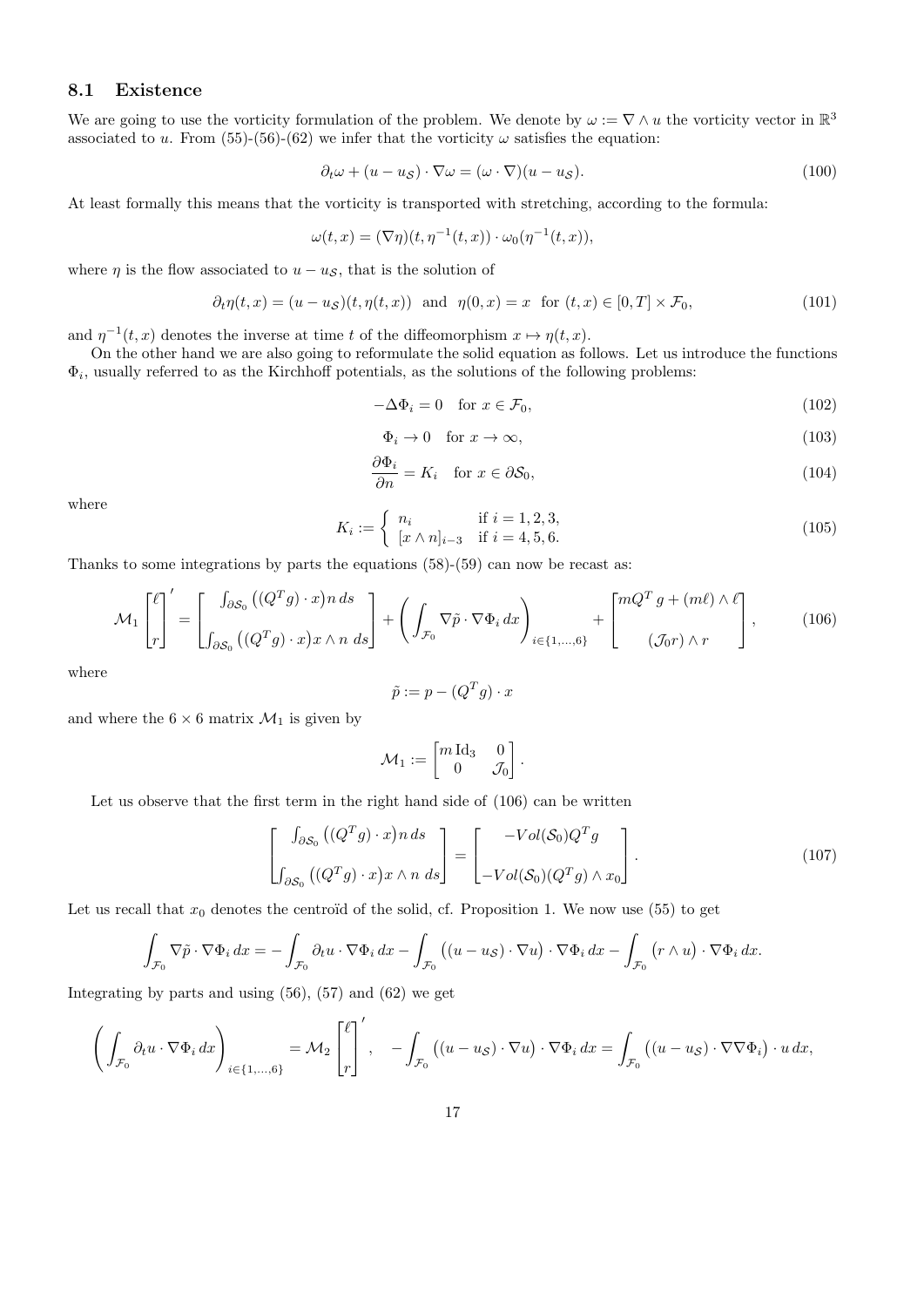where

$$
\mathcal{M}_2 := \left[\int_{\mathcal{F}_0} \nabla \Phi_i \cdot \nabla \Phi_j \ dx \right]_{i,j \in \{1,\ldots,6\}}
$$

is usually referred to as the added mass of the solid. It is now elementary to see that the equation of the solid reads

$$
\mathcal{M}\begin{bmatrix} \ell \\ r \end{bmatrix}' = \begin{bmatrix} m_a Q^T g \\ -Vol(\mathcal{S}_0)(Q^T g) \wedge x_0 \end{bmatrix} + \int_{\mathcal{F}_0} \left( (u - u_S) \cdot \nabla \nabla \Phi_i \right) \cdot u \, dx - \int_{\mathcal{F}_0} \left( r \wedge u \right) \cdot \nabla \Phi_i \, dx + \begin{bmatrix} (m\ell) \wedge \ell \\ (\mathcal{J}_0 r) \wedge r \end{bmatrix}, \tag{108}
$$

where  $m_a$  is the apparent mass introduced in Proposition 1 and

$$
\mathcal{M}:=\mathcal{M}_1+\mathcal{M}_2.
$$

Let us now introduce an operator, whose fixed points give local in time solutions to the system. We denote

$$
\overline{\rho} := \min\{\rho > 0 / \operatorname{Supp}(w_0) \subset \overline{B}(0,\rho)\}.
$$

For  $T > 0$ , we let

$$
\mathcal{C} := \left\{ (\omega, \ell, r) \in C^0([0, T]; C^{0, \lambda}(\mathcal{F}_0; \mathbb{R}^3)) \times W^{1,1}([0, T]; \mathbb{R}^6) / \right\}
$$
\n
$$
i. \|\omega\|_{L^{\infty}(0, T; C^{0, \lambda}(\mathcal{F}_0))} \le 4 \|w_0\|_{C^{0, \lambda}(\mathcal{F}_0)},
$$
\n
$$
ii. \text{ Supp } (\omega(t)) \subset \overline{B}(0, \overline{\rho} + 1),
$$
\n
$$
iii. \partial_t \omega \in L^1(0, T; C^{-1, \lambda}(\mathcal{F}_0))) \text{ and } \|\partial_t \omega\|_{L^1(0, T; C^{-1, \lambda}(\mathcal{F}_0)))} \le 1,
$$
\n
$$
iv. \|\ell - \ell_0\|_{W^{1,1}(0, T)} \le 1, \|\mathbf{r} - \mathbf{r}_0\|_{W^{1,1}(0, T)} \le 1 \right\}.
$$

Now we define, for T small enough, the operator  $V : C \to C$ , mapping  $(\omega, \ell, r)$  to  $(\tilde{\omega}, \tilde{\ell}, \tilde{r})$  as follows.

Given  $(\omega, \ell, r) \in \mathcal{C}$ , we introduce u as the unique solution in  $L^{\infty}(0,T; C^{1,\lambda}(\mathcal{F}_0))$  of the following system

$$
\begin{cases}\n\text{curl } u = \omega \text{ in } [0, T] \times \mathcal{F}_0, \\
\text{div } u = 0 \text{ in } [0, T] \times \mathcal{F}_0, \\
u \cdot n = u_{\mathcal{S}} \cdot n \text{ on } [0, T] \times \partial \mathcal{S}_0, \\
u \to 0 \quad \text{for } x \to \infty,\n\end{cases}
$$
\n(109)

with  $u_{\mathcal{S}}(t, x) := \ell(t) + r(t) \wedge x$ . Moreover there exists a constant  $C > 0$ , depending only on  $\mathcal{S}_0$  and on  $\overline{\rho}$ , such that

$$
||u||_{L^{\infty}(0,T;C^{1,\lambda}(\mathcal{F}_0))} \leq C(||\omega||_{L^{\infty}(0,T;C^{0,\lambda}(\mathcal{F}_0))} + ||\ell||_{L^{\infty}(0,T)} + ||r||_{L^{\infty}(0,T)}).
$$
\n(110)

This follows easily from classical elliptic theory, see e.g. [11].

As a consequence there exists a unique flow  $\eta$  in  $L^{\infty}(0,T; C^{1,\lambda}(\mathcal{F}_0))$  associated to  $u - u_{\mathcal{S}}$ , that is  $\eta$  solution of (101). Moreover  $\eta^{-1}(t, x)$  satisfies

$$
\eta^{-1}(t,x) = x - \int_0^t (u - u_S)(s, \eta^{-1}(s,x))ds,
$$
  

$$
|\eta^{-1}(t,x) - x| \leq 1,
$$
 (111)

so that

for 
$$
t \in [0, T]
$$
 and T small enough. Then we defined

$$
\tilde{\omega}(t,x) := (\nabla \eta)(t, \eta^{-1}(t,x)) \cdot \omega_0(\eta^{-1}(t,x)).
$$

Thanks to (111) we obtain that

$$
\text{Supp}\left(\tilde{\omega}(t)\right) \subset \overline{B}(0, \overline{\rho} + 1). \tag{112}
$$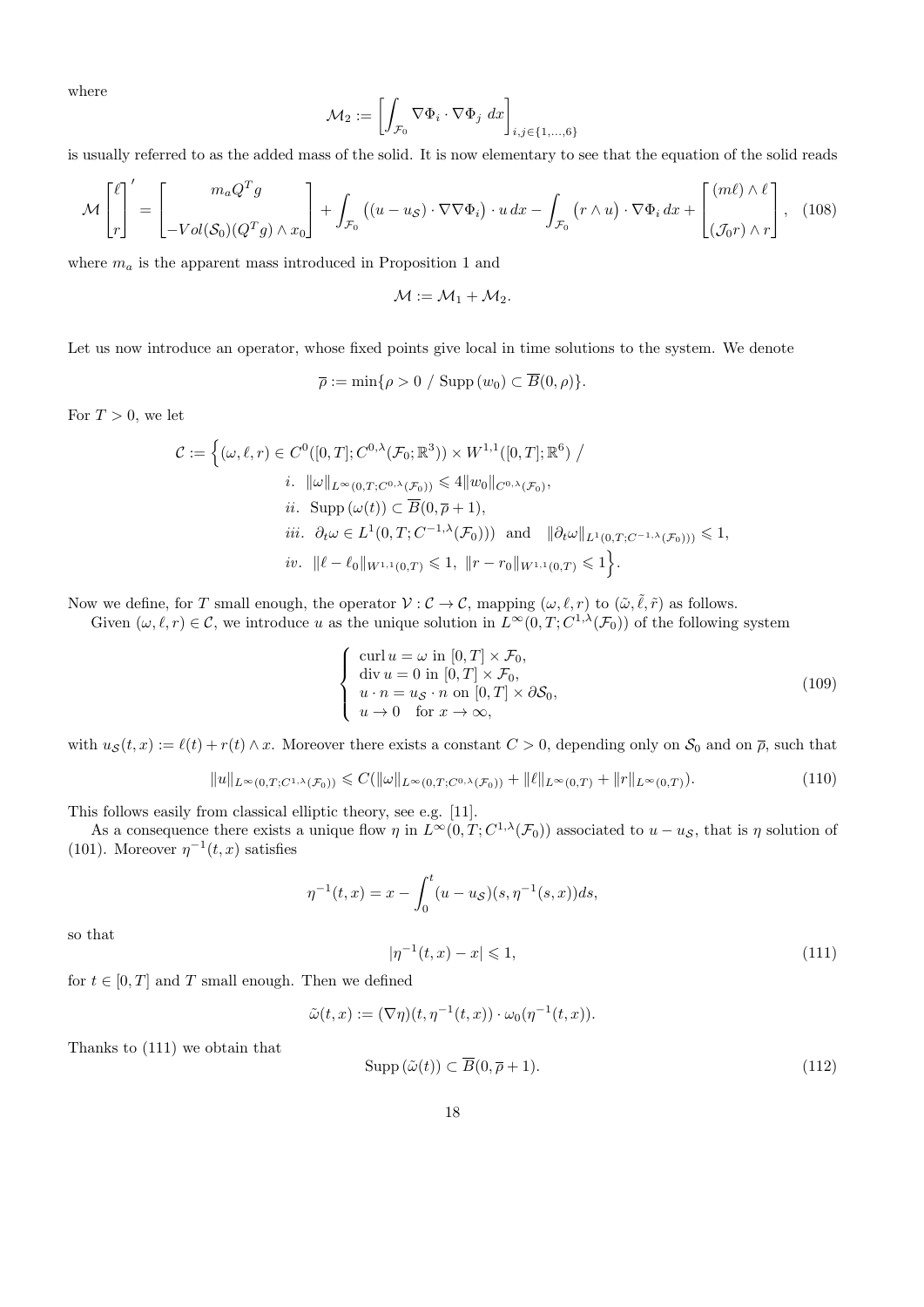Moreover  $\tilde{\omega}$  satisfies

$$
\partial_t \tilde{\omega} + (u - u_{\mathcal{S}}) \cdot \nabla \tilde{\omega} = (\tilde{\omega} \cdot \nabla)(u - u_{\mathcal{S}}). \tag{113}
$$

One infers, see e.g. [10, Corollary 2.4], that there exists a constant  $c > 0$ , depending only on  $\lambda$ , such that

$$
\|\tilde{\omega}\|_{L^{\infty}(0,T;C^{0,\lambda}(\mathcal{F}_0))} \leqslant \| \omega_0 \|_{C^{0,\lambda}(\mathcal{F}_0)} \exp \left( c \int_0^t (||u||_{C^{1,\lambda}(\mathcal{F}_0))}(s) + |r|(s)) ds \right)
$$
  

$$
\leqslant 4 \| w_0 \|_{C^{0,\lambda}(\mathcal{F}_0)}, \tag{114}
$$

for T small enough.

Using that  $(\omega, \ell, r)$  is in C, (110), (112) and (114), and that

$$
(u - u_{\mathcal{S}}) \cdot \nabla \tilde{\omega} = \text{div} \left( \tilde{\omega} (u - u_{\mathcal{S}}) \right),
$$

since  $u - u_{\mathcal{S}}$  is divergence free, we obtain that  $\partial_t \tilde{\omega} \in L^1(0,T;C^{-1,\lambda}(\mathcal{F}_0))$  with  $\|\partial_t \tilde{\omega}\|_{L^1(0,T;C^{-1,\lambda}(\mathcal{F}_0))} \leq 1$  for T small enough.

Next we can define  $(\tilde{\ell}, \tilde{r})$  by

$$
\mathcal{M}\begin{bmatrix} \tilde{\ell} \\ \tilde{r} \end{bmatrix} = \mathcal{M}\begin{bmatrix} \ell_0 \\ r_0 \end{bmatrix} + \int_0^t \left( \begin{bmatrix} m_a Q^T g \\ -Vol(\mathcal{S}_0)(Q^T g) \wedge x_0 \end{bmatrix} + \int_{\mathcal{F}_0} \left( (u - u_S) \cdot \nabla \nabla \Phi_i \right) \cdot u \, dx - \int_{\mathcal{F}_0} \left( r \wedge u \right) \cdot \nabla \Phi_i \, dx \right) ds, \tag{115}
$$

and we verify easily that  $\|\tilde{\ell} - \ell_0\|_{W^{1,1}(0,T)} \leq 1$  and  $\|\tilde{r} - r_0\|_{W^{1,1}(0,T)} \leq 1$  for T small enough, so that the operator V defined by  $V(\omega, \ell, r) = (\tilde{\omega}, \tilde{\ell}, \tilde{r})$  maps C into C.

Comparing (100) to (113) and (108) to (115) one sees that fixed points give local in time solutions to the system.

Let us now prove that for  $T>0$  suitably small,  ${\mathcal V}$  admits a fixed point in  ${\mathcal C}$ . We endow  ${\mathcal C}$  with the  $L^\infty(0,T;C^{0,\tilde{\lambda}}(\mathcal F_0)\times$  $\mathbb{R}^6$  topology for some  $\tilde{\lambda} \in (0, \lambda)$  and use Schauder's fixed point theorem. It is clear that C is a closed convex subset of  $L^{\infty}(0,T; C^{0,\tilde{\lambda}}(\mathcal{F}_0)\times \mathbb{R}^6)$ . Hence it remains to prove that  $\mathcal{V}(\mathcal{C})$  is relatively compact and that  $\mathcal{V}$  is continuous.

In order to prove that  $V(\mathcal{C})$  is relatively compact it is sufficient to prove that  $\mathcal{C}$  is compact. The compactness for  $(\ell, r)$  follows from Ascoli's theorem and the compactness for  $\omega$  follows from the Aubin-Lions lemma.

We finally prove the continuity of V. Suppose that  $(\omega_n, \ell_n, r_n)$  converges to  $(\omega, \ell, r)$  in  $L^{\infty}(0, T; C^{0,\tilde{\lambda}}(\mathcal{F}_0) \times \mathbb{R}^6)$ and let us prove that  $(\tilde{\omega}_n, \tilde{\ell}_n, \tilde{r}_n) := \mathcal{V}(\omega_n, \ell_n, r_n)$  converges to  $(\tilde{\omega}, \tilde{\ell}, \tilde{r}) := \mathcal{V}(\omega, \ell, r)$  in  $L^{\infty}(0, T; C^{0, \tilde{\lambda}}(\mathcal{F}_0) \times \mathbb{R}^6)$ . First using again elliptic regularity as in (109)-(110) we infer that the fluid velocity  $u_n$  associated to  $(\omega_n, \ell_n, r_n)$  converges in  $L^{\infty}(0,T; C^{1,\tilde{\lambda}}(\mathcal{F}_0))$  to the fluid velocity u associated to  $(\omega,\ell,r)$ . Then we can deduce that the corresponding flow  $\eta_n$  converges in  $L^{\infty}(0,T; C^{1,\tilde{\lambda}}(\mathcal{F}_0))$  to the limit fluid flow  $\eta$ , and next, that  $\tilde{\omega}_n$  converges in  $L^{\infty}(0,T; C^{0,\tilde{\lambda}}(\mathcal{F}_0))$ to  $\tilde{\omega}$ . Finally we deduce from the definition (115) that  $(\ell_n, r_n)$  converges to  $(\tilde{\ell}, \tilde{r})$  in  $L^{\infty}(0, T; \mathbb{R}^6)$ .

This achieves the existence part of the proof.

The decay at infinity of the fluid velocity and of its gradient follows from the fact that the vorticity is compactly supported uniformly in time and that the fluid velocity  $u$  can be recovered from the vorticity and the solid vorticity by solving the elliptic problem (109).

#### 8.2 Uniqueness

Let us assume that u and  $\tilde{u}$  are two solutions of (55)-(61). Then using, for any  $t \in [0, T]$ , (65) with u instead of  $u^E$ (respectively with and  $\tilde{u}$  instead of  $u^E$ ) and  $u - \tilde{u}$  instead of v, and substracting the resulting identities, we obtain

$$
(\partial_t(u-\tilde{u}),u-\tilde{u})_{\mathcal{H}}=-b(u,u-\tilde{u},u)+b(\tilde{u},u-\tilde{u},\tilde{u})+f_t[u,u-\tilde{u}]-f_t[\tilde{u},u-\tilde{u}],
$$

that is, using that  $b$  is trilinear and property  $(67)$ ,

$$
\frac{1}{2}\partial_t \|u - \tilde{u}\|_{\mathcal{H}}^2 = -b(u - \tilde{u}, u - \tilde{u}, u) + f_t[u, u - \tilde{u}] - f_t[\tilde{u}, u - \tilde{u}],
$$
\n(116)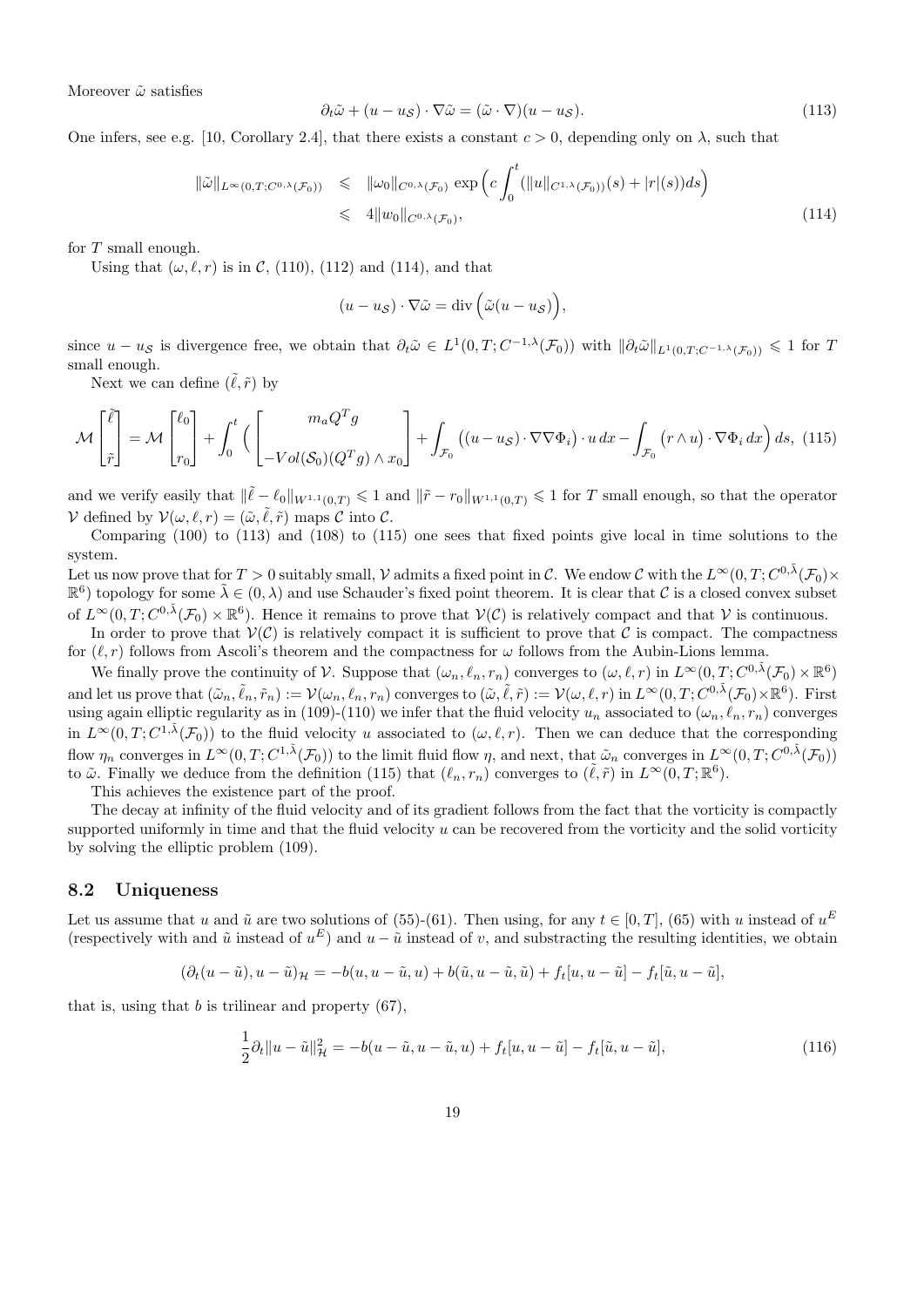Using (46) with  $v = u - \tilde{u}$  and (66) with  $(u - \tilde{u}, u - \tilde{u}, u)$  instead of  $(u, v, w)$ , we get there exists a constant  $C > 0$ such that for any  $t \in [0, T]$ ,

$$
|f_t[u, u - \tilde{u}] - f_t[\tilde{u}, u - \tilde{u}]] \leqslant C \sup_{0 \leqslant s \leqslant T} ||u - \tilde{u}||^2_{\mathcal{H}}(s) \text{ and } |b(u - \tilde{u}, u - \tilde{u}, u)| \leqslant C ||u - \tilde{u}||^2_{\mathcal{H}}.
$$

Thus a Gronwall lemma yields that  $u = \tilde{u}$  on [0, T].

Remark 3. After completion of this paper we learned that the paper [34] establishes a variant of Theorem 5 with a different method.

Acknowledgements. The author was partially supported by the Agence Nationale de la Recherche, Project CISIFS, grant ANR-09-BLAN-0213-02. He thanks the referee for his suggestions which improve the paper. He also thanks Olivier Glass and Matthieu Hillairet for some fruitful discussions.

### References

- [1] C. Bardos, E. S. Titi. Euler equations for an ideal incompressible fluid. (Russian) Uspekhi Mat. Nauk 62 (2007), no. 3(375), 5-46; translation in Russian Math. Surveys 62 (2007), no. 3, 409-451.
- [2] C. Conca, J. A. San Martin, M. Tucsnak. Existence of solutions for the equations modelling the motion of a rigid body in a viscous fluid. Comm. Partial Differential Equations 25 (2000), no. 5-6, 1019-1042.
- [3] J. A. San Martin, V. Starovoitov, M. Tucsnak. Global weak solutions for the two-dimensional motion of several rigid bodies in an incompressible viscous fluid. Arch. Ration. Mech. Anal. 161 (2002), no. 2, 113-147.
- [4] P. Constantin. On the Euler equations of incompressible fluids. Bull. Amer. Math. Soc. (N.S.) 44 (2007), no. 4, 603-621.
- [5] B. Desjardins, M. J. Esteban. On weak solutions for fluid-rigid structure interaction: compressible and incompressible models. Comm. Partial Differential Equations 25 (2000), no. 7-8, 1399-1413.
- [6] B. Desjardins, M. J. Esteban. Existence of weak solutions for the motion of rigid bodies in a viscous fluid. Arch. Ration. Mech. Anal. 146 (1999), no. 1, 59-71.
- [7] D. Gérard-Varet, E. Dormy. On the ill-posedness of the Prandtl equation. J. Amer. Math. Soc. 23 (2010), no. 2, 591-609.
- [8] D. Gérard-Varet, M. Hillairet. Regularity issues in the problem of fluid structure interaction. Arch. Ration. Mech. Anal. 195 (2010), no. 2, 375-407.
- [9] W. E. Boundary layer theory and the zero-viscosity limit of the Navier-Stokes equation. Acta Math. Sin. (Engl. Ser.) 16 (2000), no. 2, 207-218.
- [10] P. Gamblin, X. Saint Raymond. On three-dimensional vortex patches. Bull. Soc. Math. France, 123 (1995), no. 3, 375-424.
- [11] D. Gilbarg, N. Trudinger. Elliptic partial differential equations of second order. Classics in Mathematics. Springer-Verlag. 2001.
- [12] O. Glass, C. Lacave and F. Sueur. On the motion of a small body immersed in a two dimensional incompressible perfect fluid. Preprint, 2011, arXiv:1104.5404.
- [13] O. Glass, F. Sueur. On the motion of a rigid body in a two-dimensional irregular ideal flow. Preprint 2011, arXiv:1107.0575
- [14] O. Glass, F. Sueur, T. Takahashi. Smoothness of the motion of a rigid body immersed in an incompressible perfect fluid. Preprint 2010,  $arXiv:1003.4172$ , to appear in Ann. Sci. Ecole Norm. Sup. 45 (2012), no. 1.